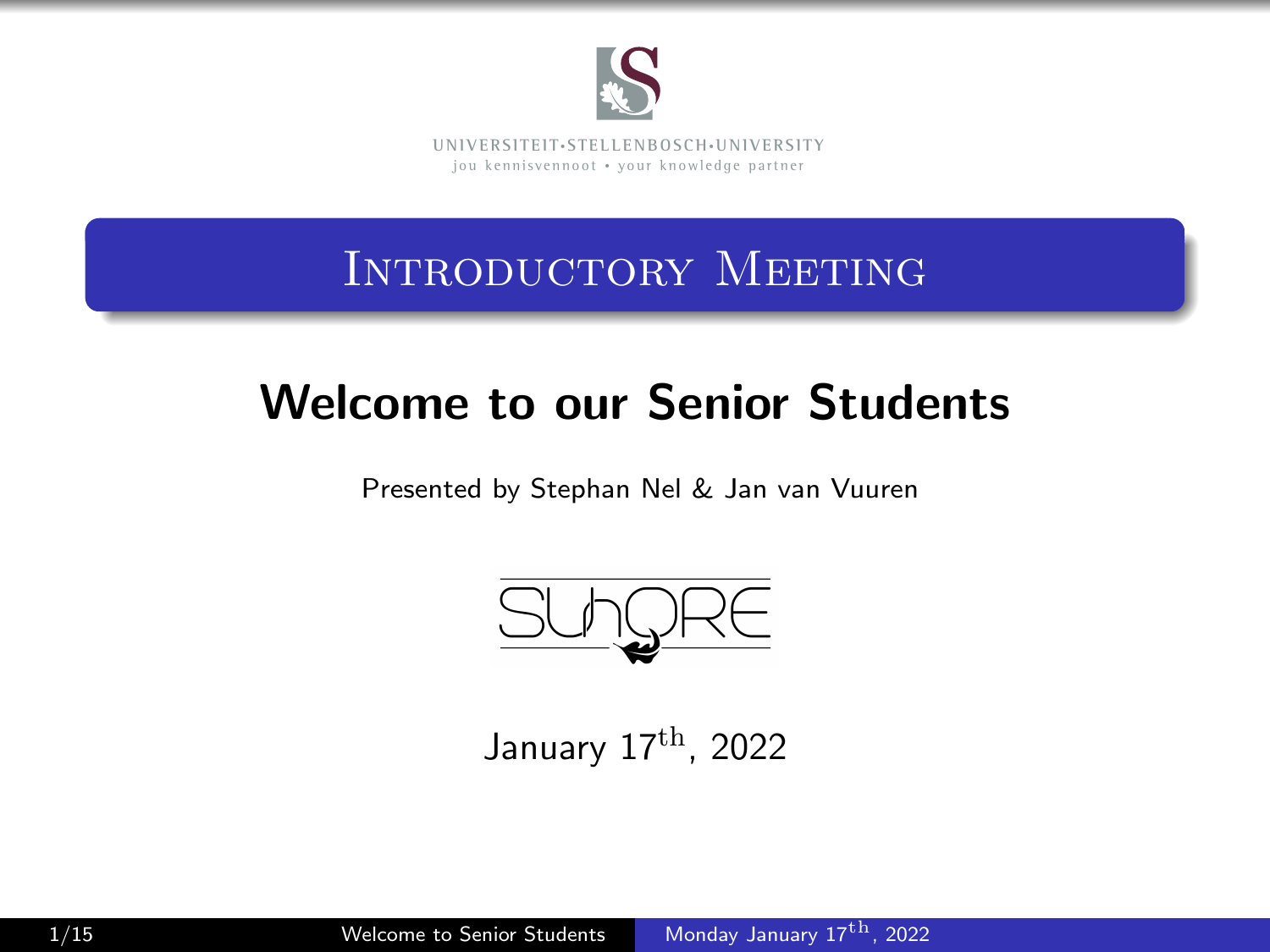• SUnORE Leave of absence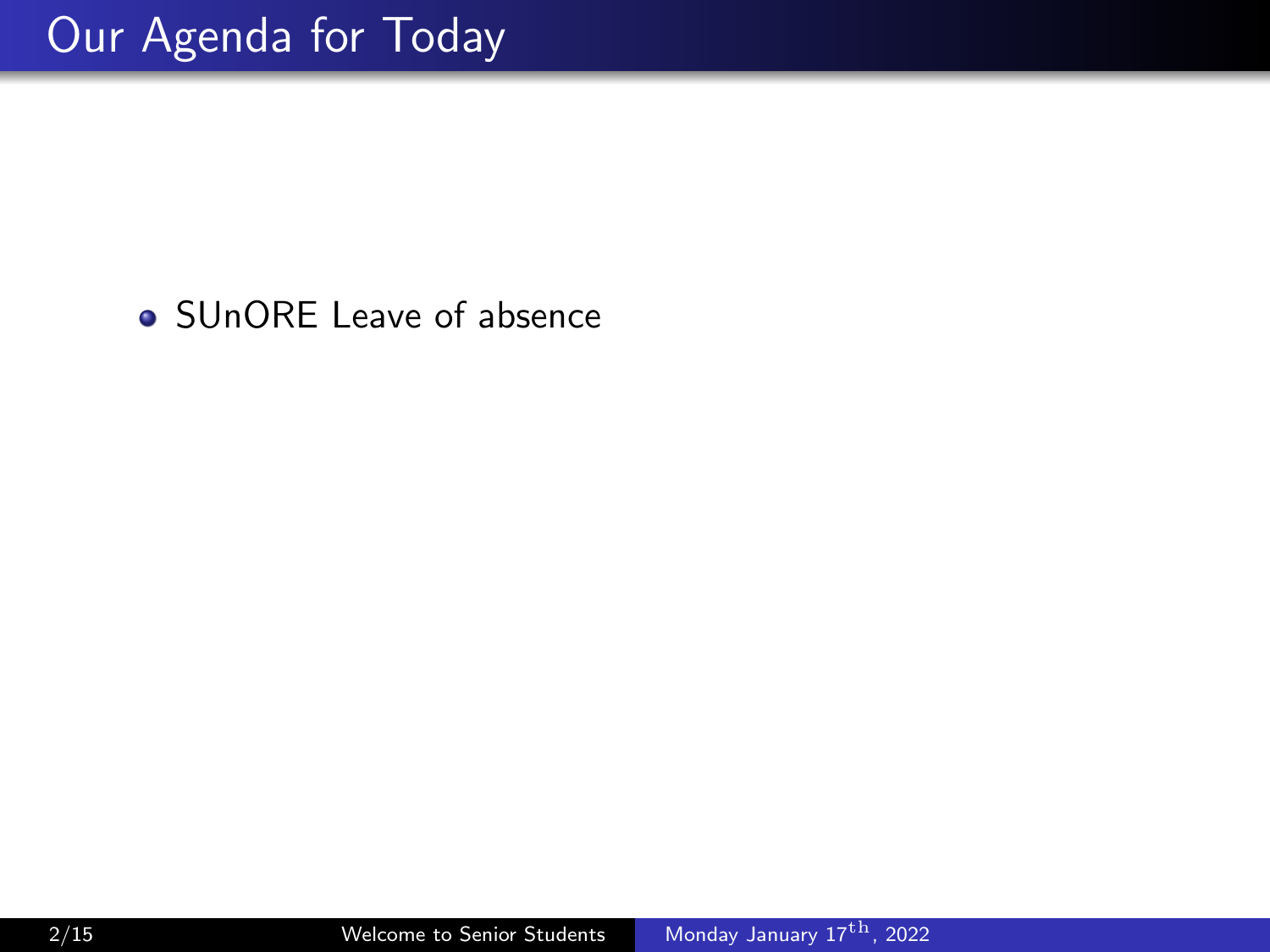- SUnORE Leave of absence
- SUnORE Peer review buddies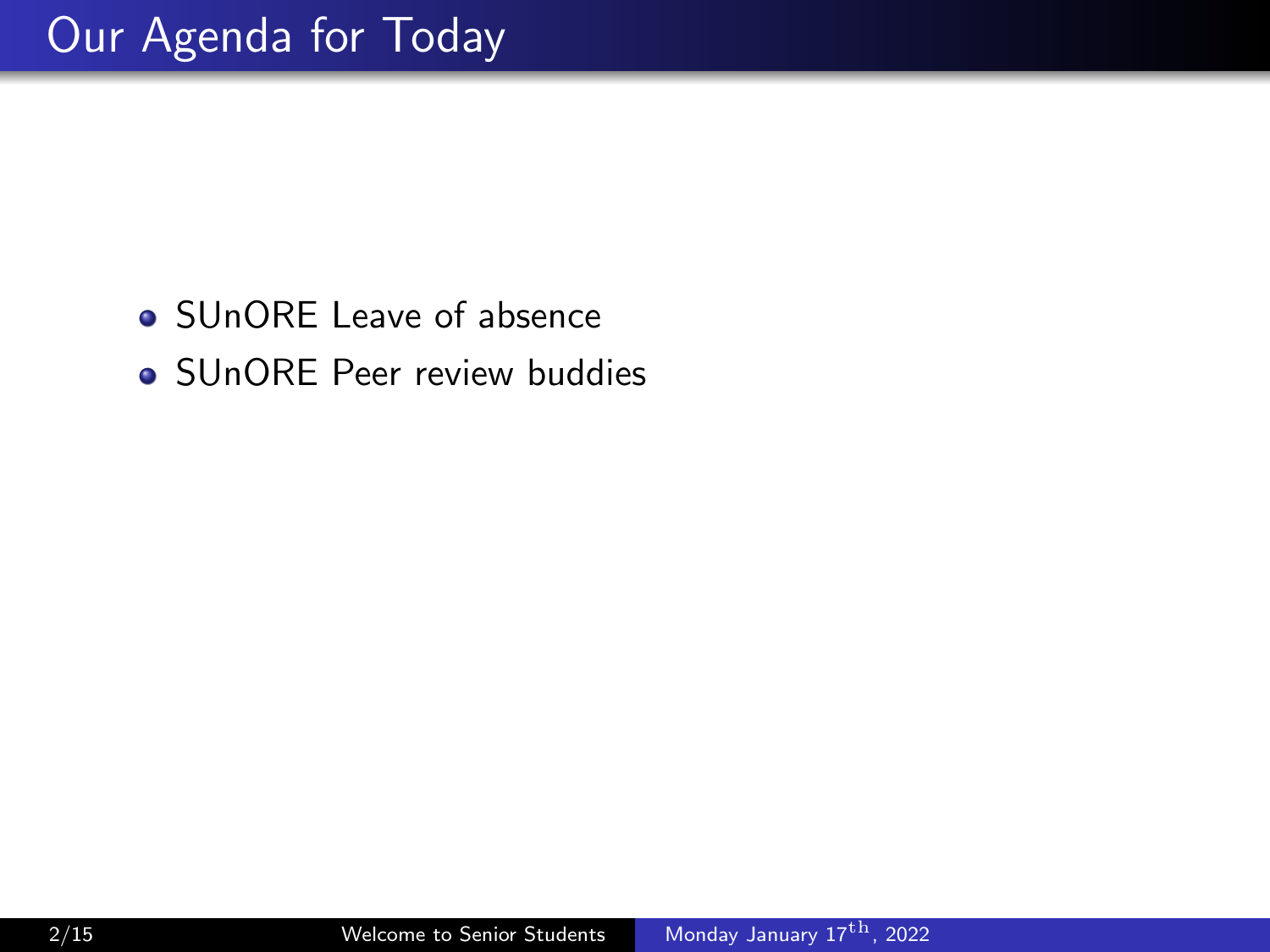- SUnORE Leave of absence
- SUnORE Peer review buddies
- SUnORE Lab duties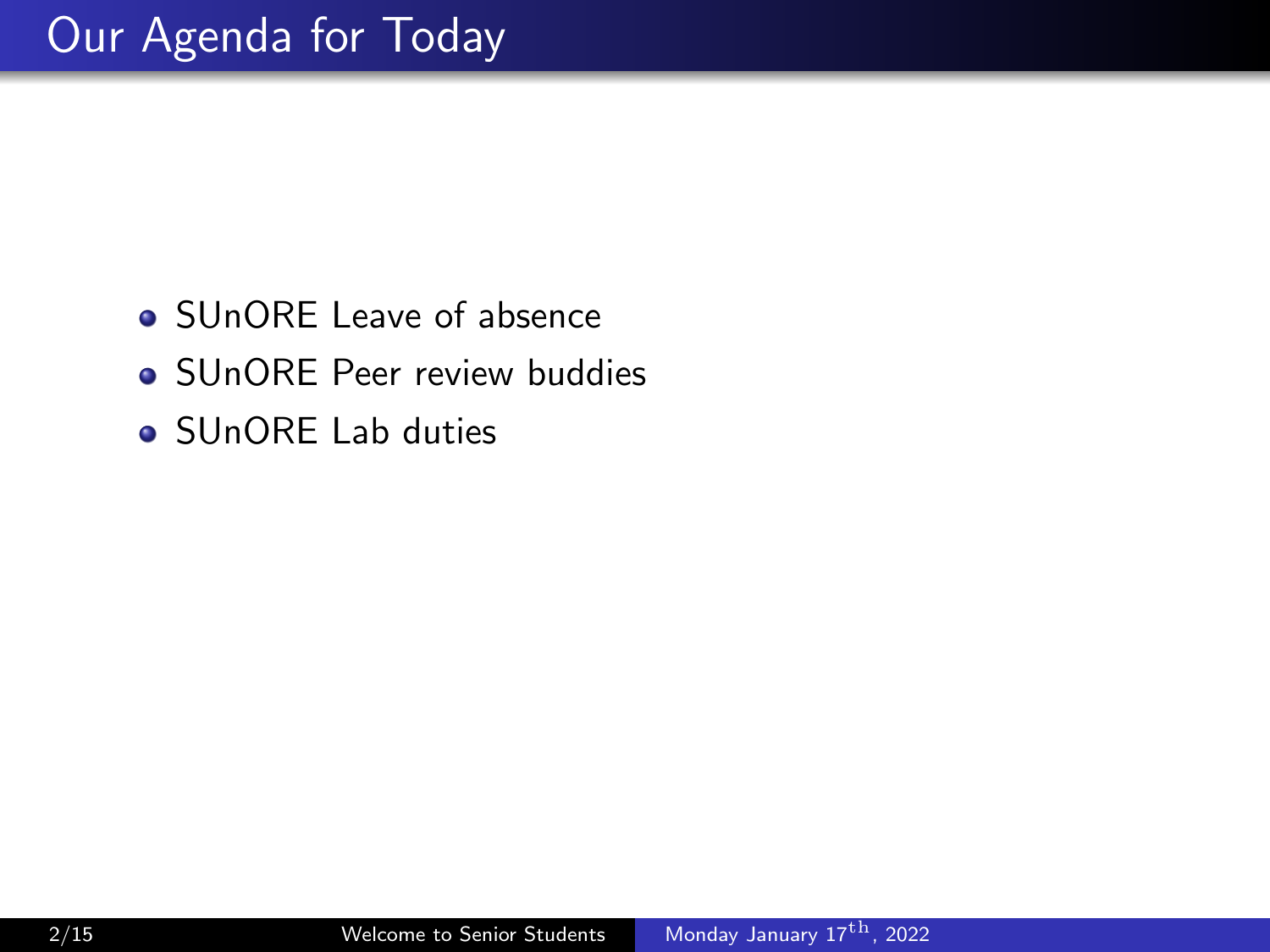- SUnORE Leave of absence
- SUnORE Peer review buddies
- SUnORE Lab duties
- Weekly Friday sessions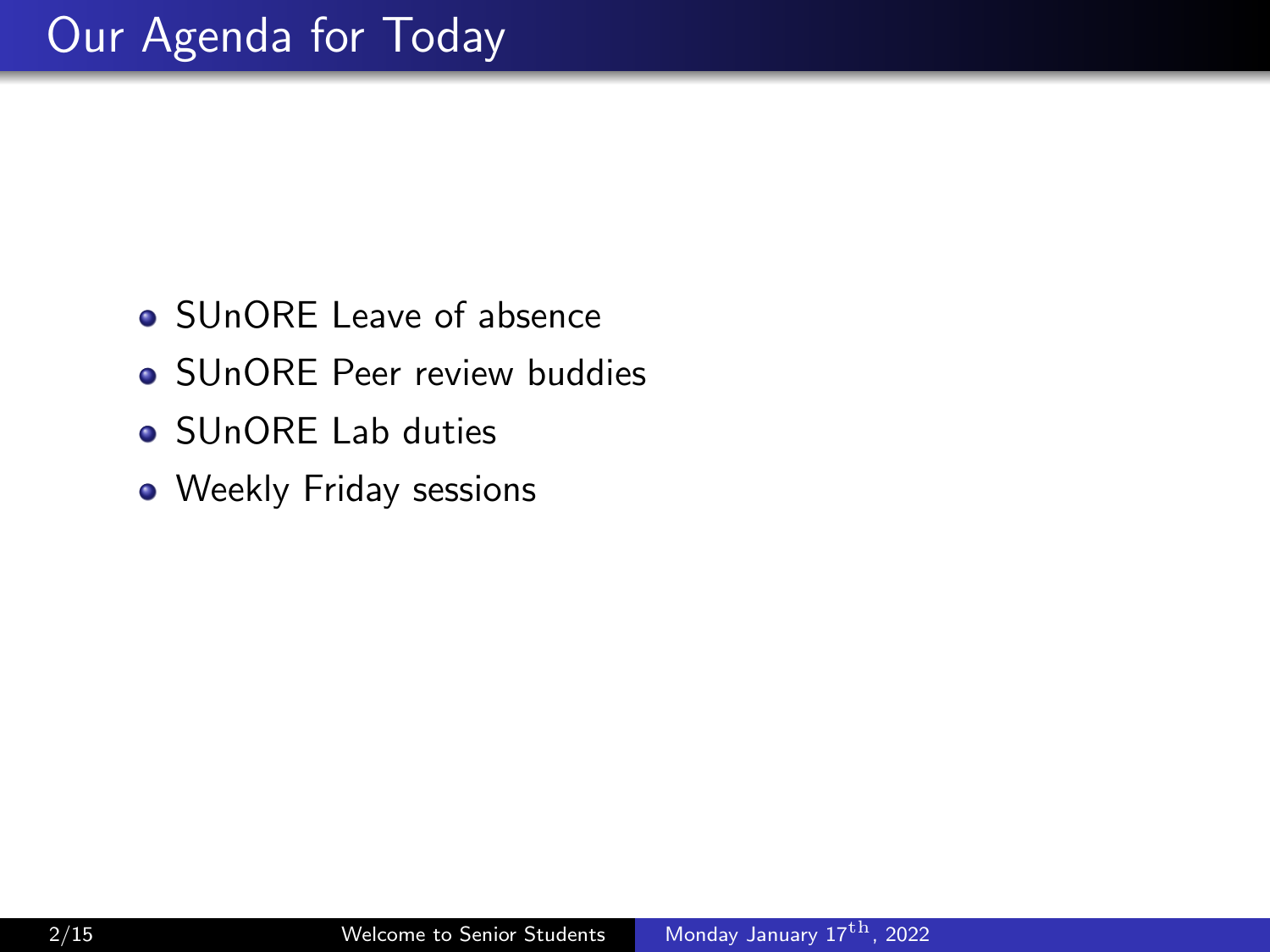- SUnORE Leave of absence
- **SUnORE Peer review buddies**
- SUnORE Lab duties
- Weekly Friday sessions
- **•** Tutorial & marking assistants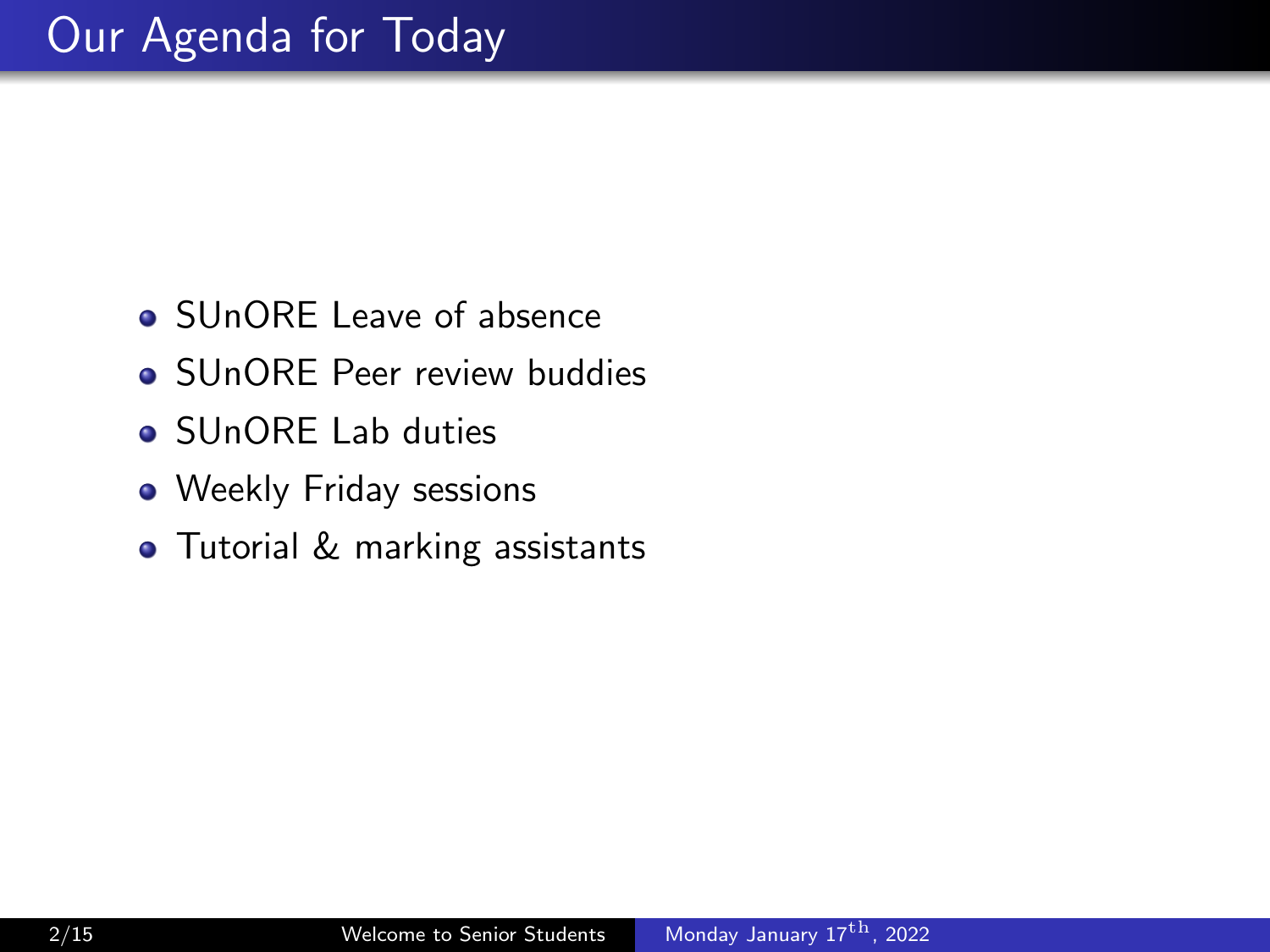- SUnORE Leave of absence
- **SUnORE Peer review buddies**
- SUnORE Lab duties
- Weekly Friday sessions
- **•** Tutorial & marking assistants
- Skripsie supervision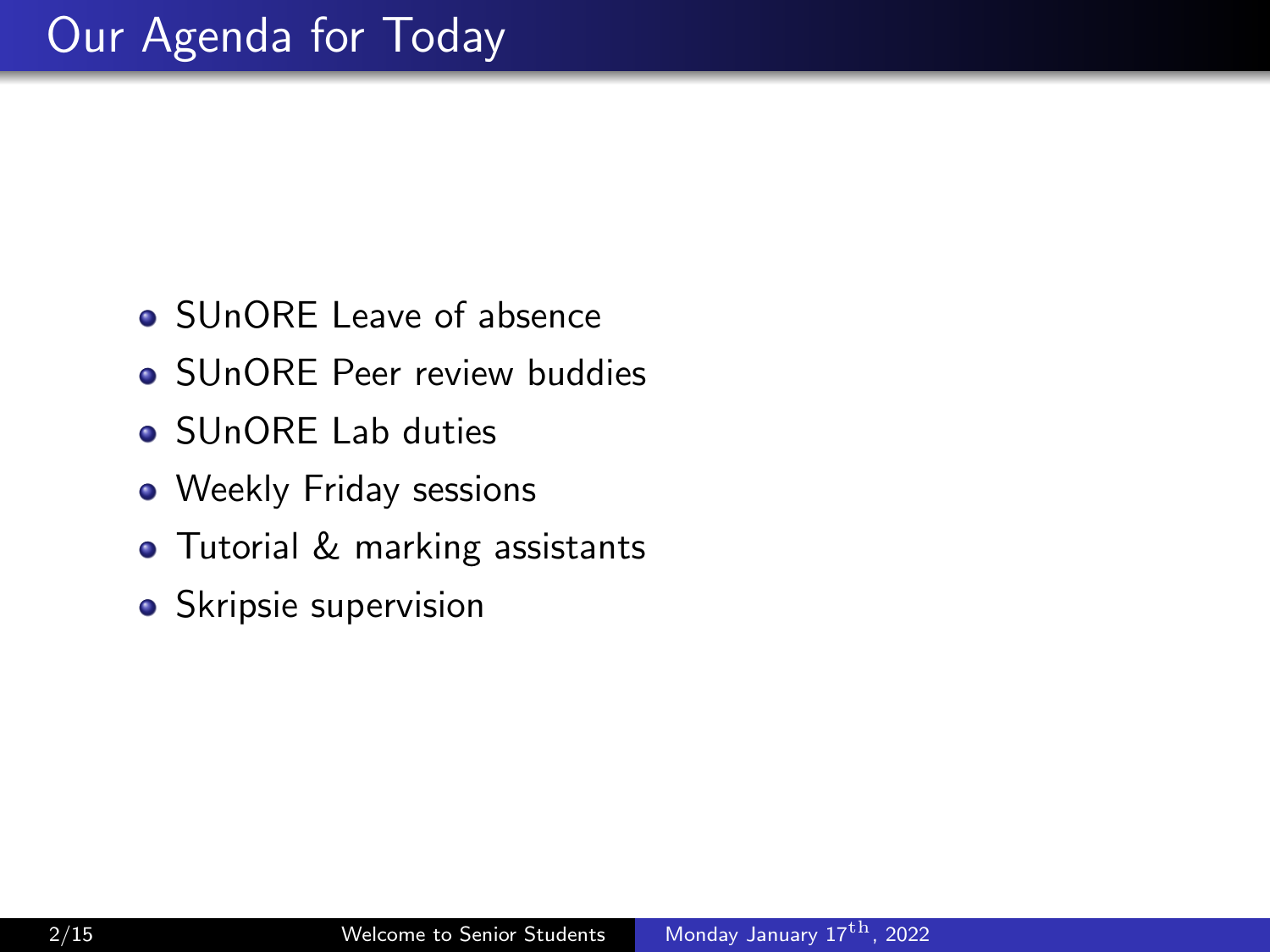



## SUnORE Lab Absence

 $3/15$  Welcome to Senior Students Monday January  $17<sup>th</sup>$ , 2022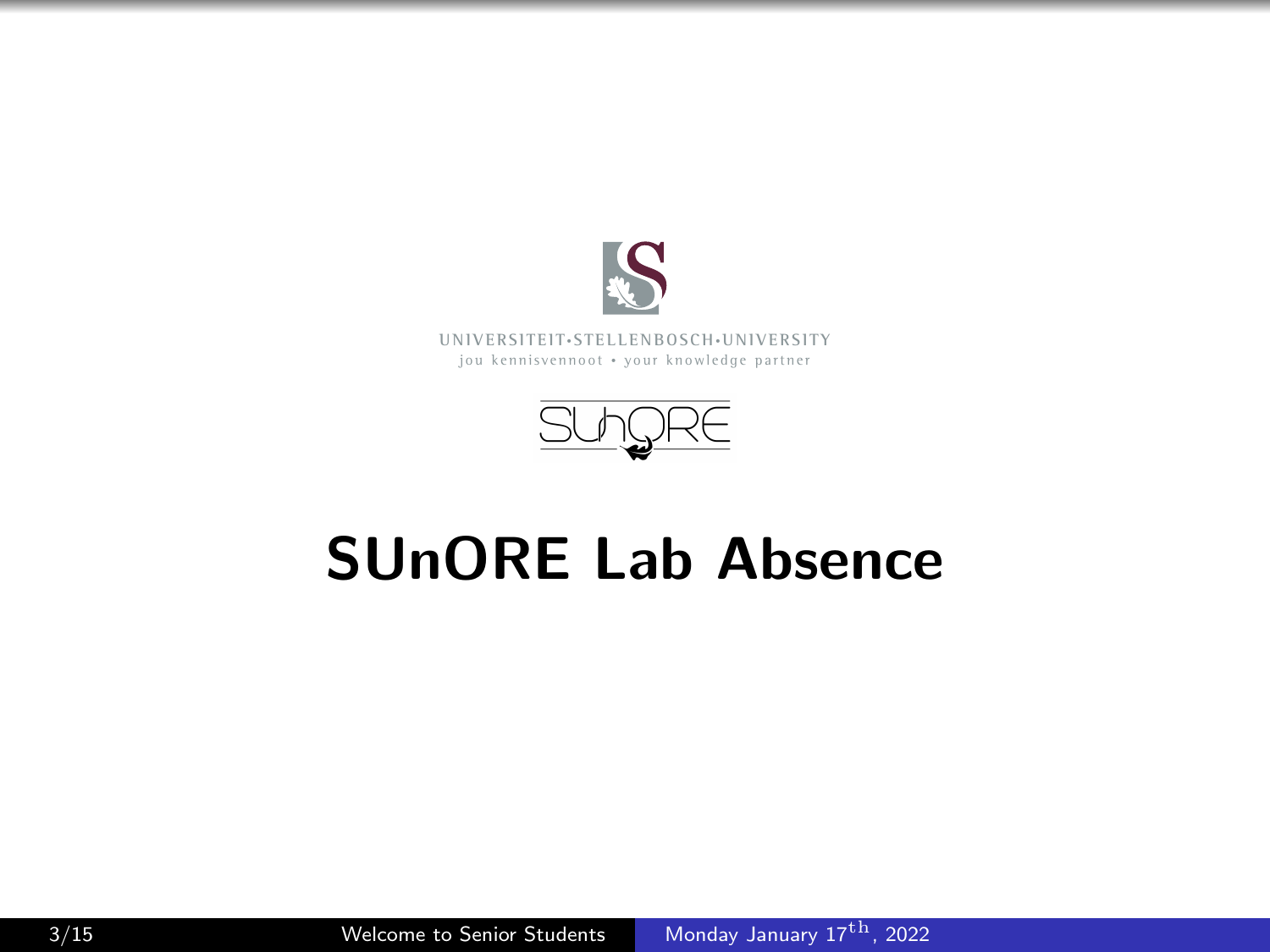#### • Core Lab working hours are from 09:00 to 16:00 each week day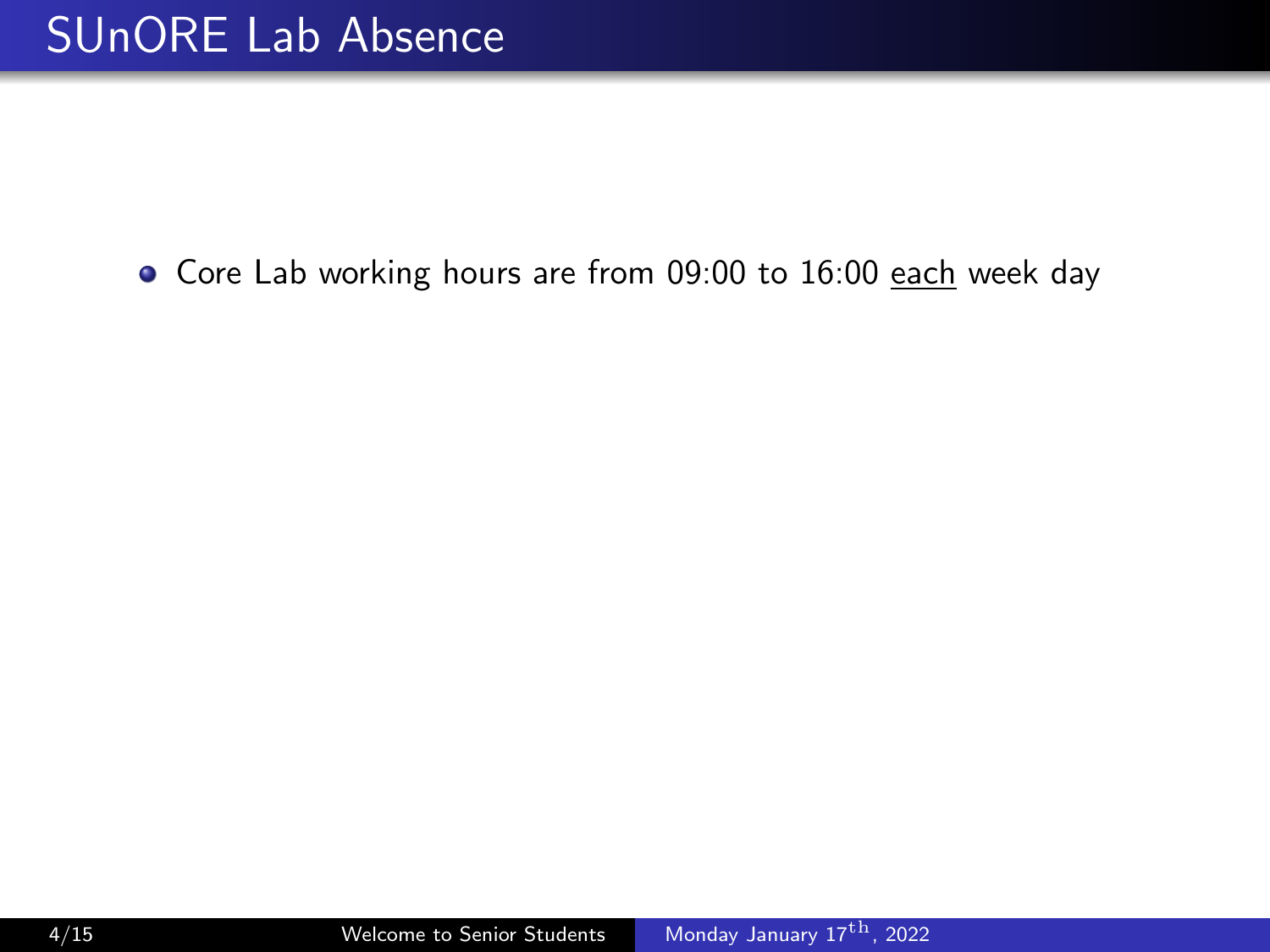- Core Lab working hours are from 09:00 to 16:00 each week day
- You are expected in the Lab during these times at the very least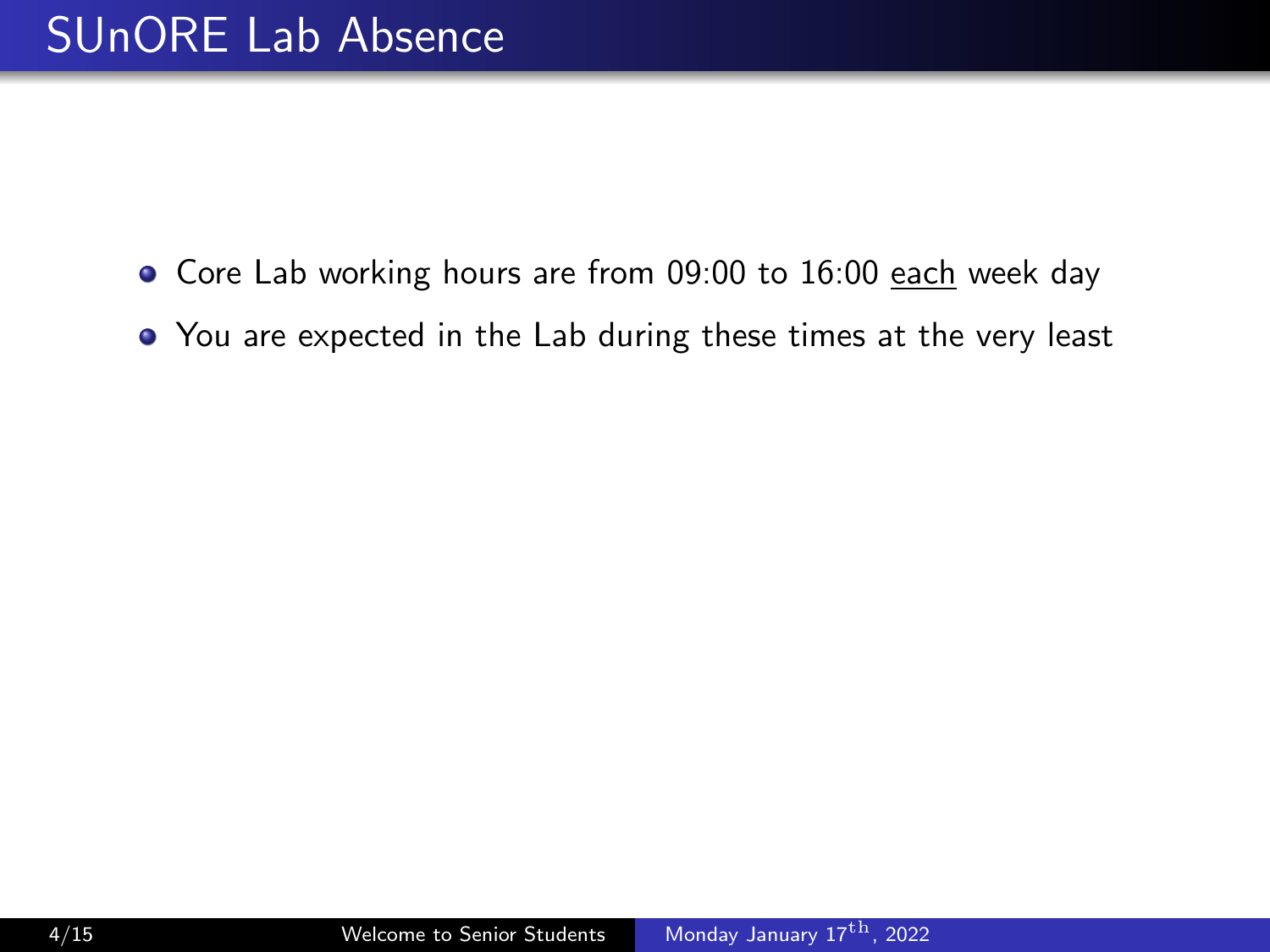- Core Lab working hours are from 09:00 to 16:00 each week day
- You are expected in the Lab during these times at the very least
- **If** you are unable to be there, please notify your supervisor in advance of being absent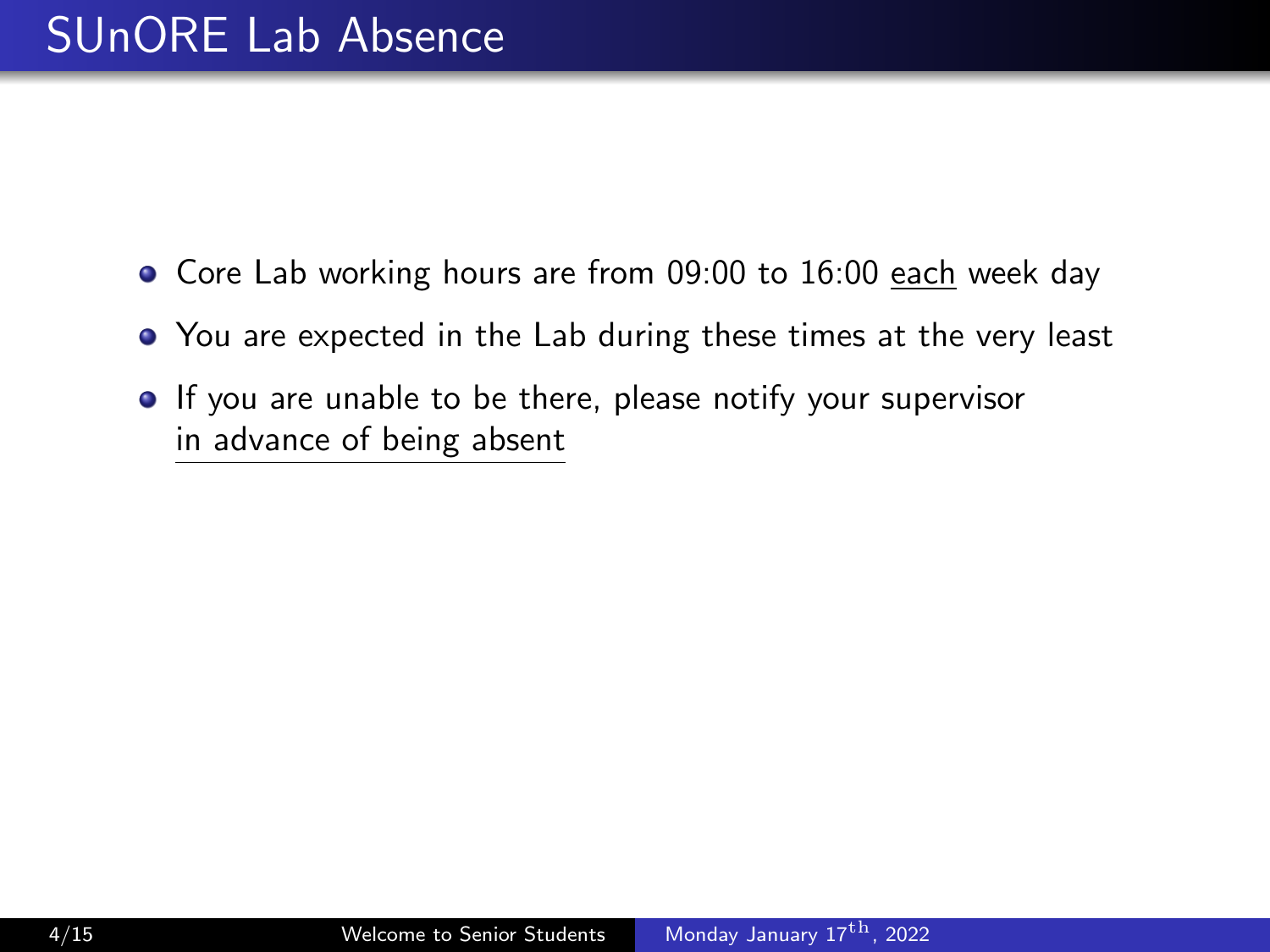- Core Lab working hours are from 09:00 to 16:00 each week day
- You are expected in the Lab during these times at the very least
- **If** you are unable to be there, please notify your supervisor in advance of being absent
- Each student is allowed 30 weekdays of absence p.a.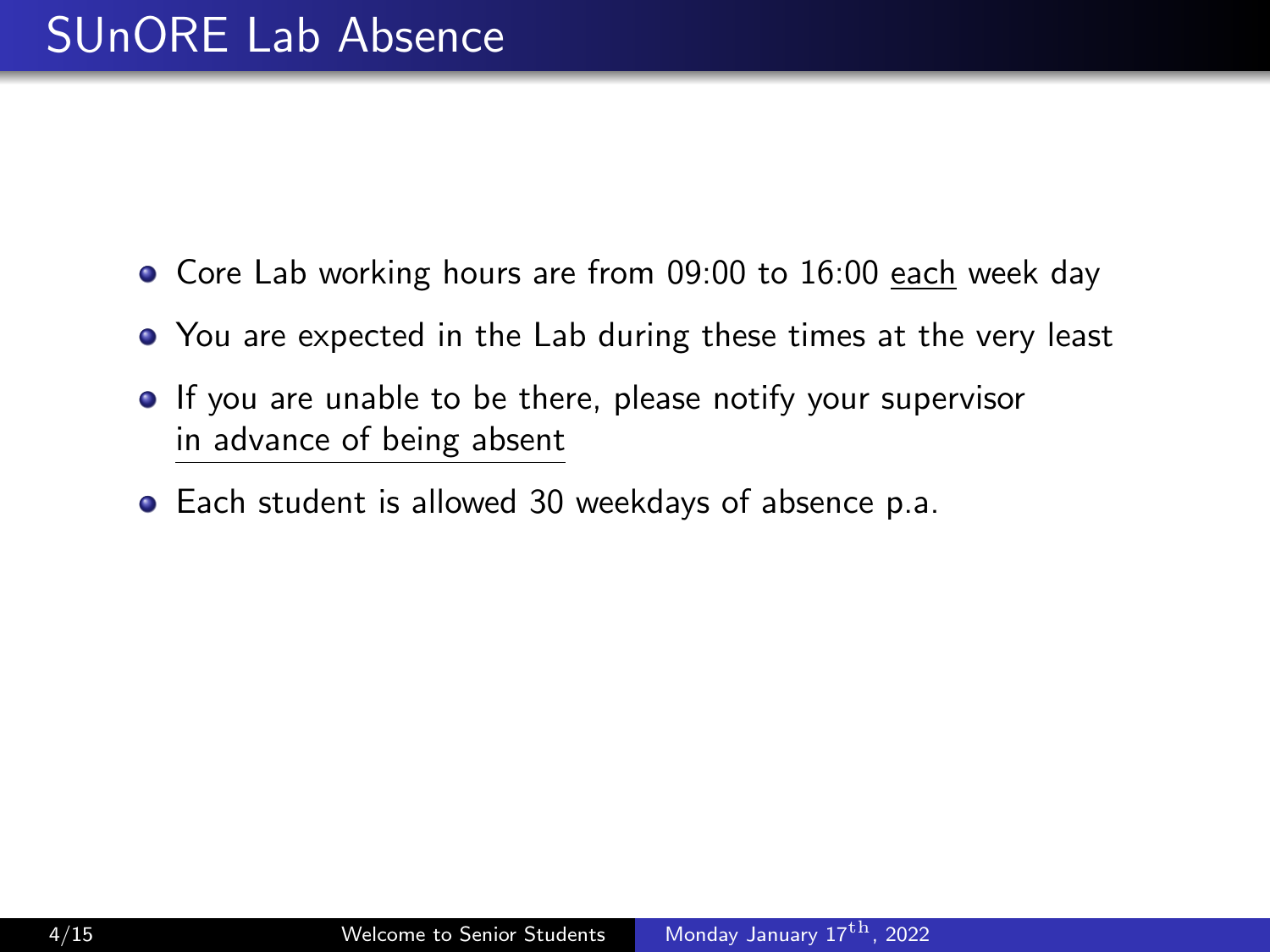- Core Lab working hours are from 09:00 to 16:00 each week day
- You are expected in the Lab during these times at the very least
- **If** you are unable to be there, please notify your supervisor in advance of being absent
- Each student is allowed 30 weekdays of absence p.a.
- Please do not be absent on Fridays when we have a meeting scheduled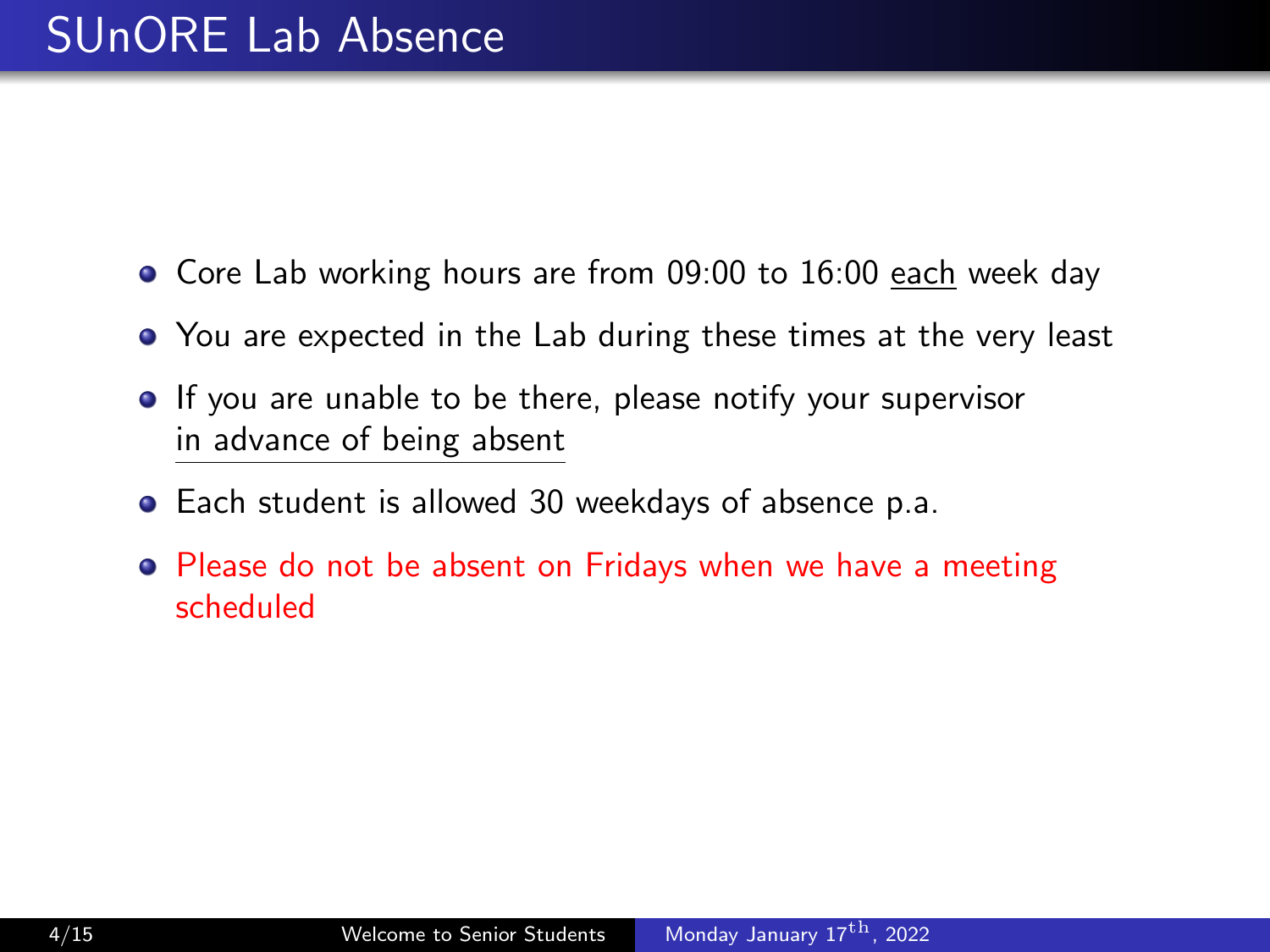- Core Lab working hours are from 09:00 to 16:00 each week day
- You are expected in the Lab during these times at the very least
- **If** you are unable to be there, please notify your supervisor in advance of being absent
- Each student is allowed 30 weekdays of absence p.a.
- Please do not be absent on Fridays when we have a meeting scheduled
- Your leave as graduate student need not coincide with vacations.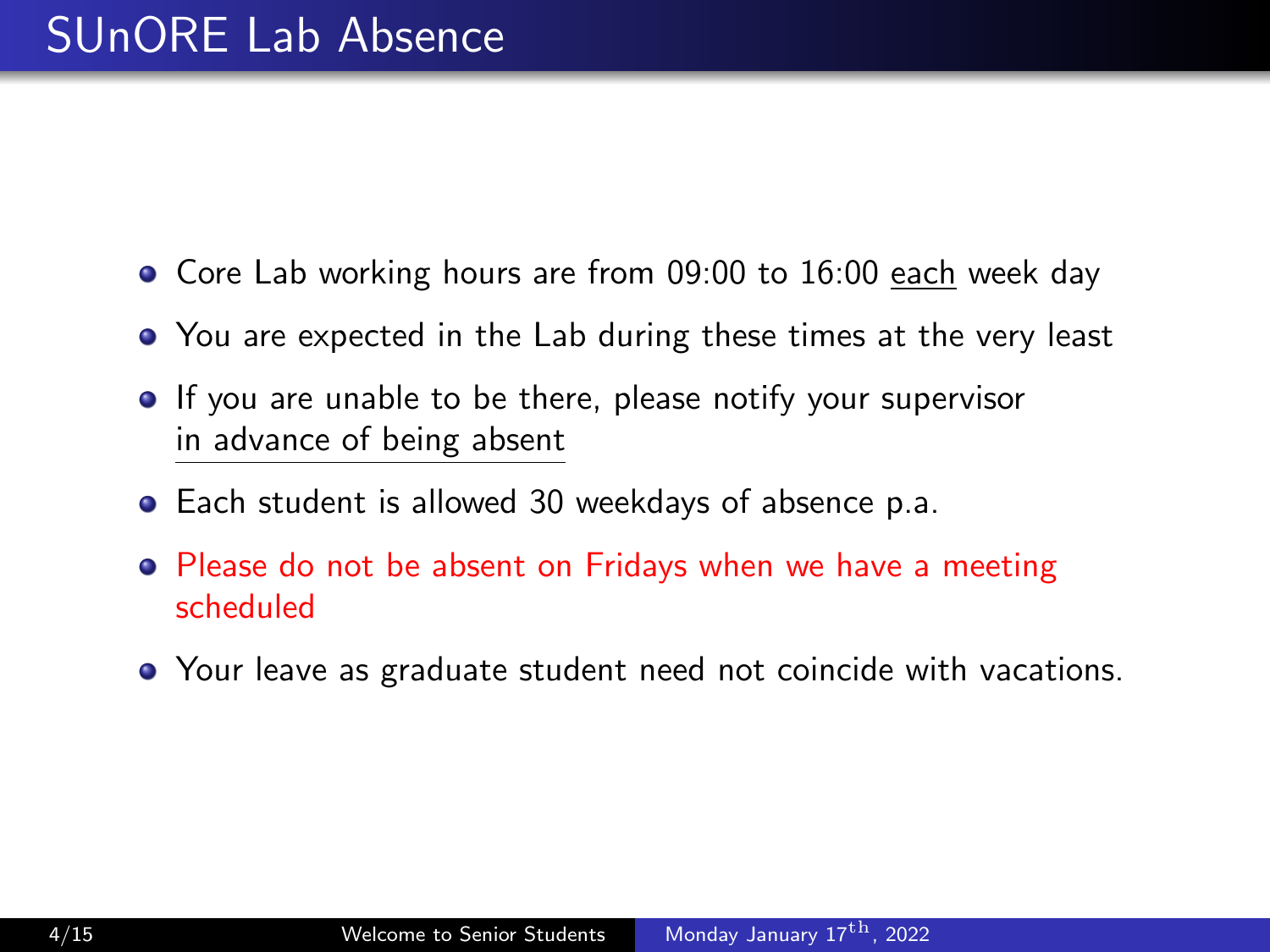## SUnORE Lab Absence

#### https://tinyurl.com/msaeez47

| ◢              | A                 | B C            | D<br>E<br>٠             | F<br>$\mathsf{G}$        | H                       | К<br>J.                 | M<br>Ł            | N<br>$\circ$            | P<br>Q                   | $\mathbb{R}$<br>$\mathsf{s}$ | $\top$<br>U              | $\mathbf{v}$<br>W     | $\mathbf x$<br>Y | Z | AA                   | AB      |
|----------------|-------------------|----------------|-------------------------|--------------------------|-------------------------|-------------------------|-------------------|-------------------------|--------------------------|------------------------------|--------------------------|-----------------------|------------------|---|----------------------|---------|
|                | Barnard, Christan |                |                         |                          |                         |                         |                   |                         |                          |                              |                          |                       |                  |   |                      |         |
| $\overline{2}$ |                   | Jan            | Feb                     | Mar                      | Apr                     | May                     | Jun               | Jul                     | AUE                      | Sep                          | Oct                      | Nov                   | Dec              |   |                      |         |
| 3              | Sun               |                |                         |                          |                         | $\Delta$                |                   |                         |                          |                              |                          |                       |                  |   | Days leave taken     | $\circ$ |
| 4              | Mon               |                |                         |                          |                         | $\overline{2}$          |                   |                         | $\mathbf{1}$             |                              |                          |                       |                  |   | Days leave remaining | 30      |
| 5              | Tue               |                | $\mathbf{1}$            | $\mathbf{1}$             |                         | ы                       |                   |                         | $\overline{z}$           |                              |                          | $\mathbf{1}$          |                  |   |                      |         |
| 6              | Wed               |                | $\overline{2}$          | $\overline{2}$           |                         | $\Delta$                | $\mathbf{1}$      |                         | $\overline{\phantom{a}}$ |                              |                          | $\overline{2}$        |                  |   | Sick days            |         |
| 7              | Thu               |                | $\overline{\mathbf{3}}$ | в                        |                         | s.                      | $\overline{2}$    |                         | 4                        | $\mathbf{1}$                 |                          | $\mathbf{B}$          | $\mathbf{1}$     |   |                      |         |
| 8              | Fri               |                | 4                       | 4                        | $\mathbf{1}$            | 6                       | $\mathbf{3}$      | $\mathbf{1}$            | 5                        | z                            |                          | 4                     | 2                |   |                      |         |
| 9              | Sat               | $-1$           | $\overline{\mathbf{5}}$ | $\overline{\mathbf{5}}$  | $\overline{\mathbf{2}}$ | $\overline{7}$          | $\Delta$          | $\overline{\mathbf{z}}$ | 6                        | 3                            | $\Delta$                 | 5                     | 3                |   |                      |         |
| 10             | Sun               | $\overline{2}$ | $\overline{6}$          | $\ddot{\phantom{a}}$     | 3                       | $\overline{\mathbf{8}}$ | -5                | 3                       | $\overline{7}$           | $\Delta$                     | $\overline{2}$           | $\overline{6}$        | 4                |   |                      |         |
| 11             | Mon               | 3              | 7                       | 7                        | 4                       | ø                       | $\overline{6}$    | 4                       | $\overline{\mathbf{s}}$  | 5                            | в                        | 7                     | 5                |   |                      |         |
| 12             | Tue               | $\overline{4}$ | $\mathbf{B}$            | $\overline{\phantom{a}}$ | s                       | 10                      | $\overline{\tau}$ | s                       | $\overline{9}$           | 6                            | 4                        | s                     | 6                |   |                      |         |
| 13             | Wed               | 5              | g.                      | g.                       | 6                       | 11                      | 8                 | 6                       | 10                       | $\overline{z}$               | 5                        | ø                     | $\overline{7}$   |   |                      |         |
| 14             | Thu               | $\epsilon$     | 10                      | 10                       | ÷                       | 12                      | $\bullet$         | 7                       | 11                       | s.                           | $\overline{\phantom{a}}$ | 10                    | s                |   |                      |         |
| 15             | Fri               | $\overline{7}$ | 11                      | 11                       | s                       | 13                      | 10                | $\overline{\mathbf{s}}$ | $12\,$                   | 9                            | $\overline{z}$           | $11\,$                | $\overline{9}$   |   |                      |         |
| 16             | Sat               | $\mathbf{8}$   | 12 <sub>12</sub>        | 12                       | $\mathsf{g}$            | $14\,$                  | $11\,$            | 9                       | 13                       | 10                           | $\mathbf{s}$             | $12\,$                | 10               |   |                      |         |
| 17             | Sun               | $\bullet$      | 13                      | 13                       | 10                      | 15                      | 12                | 10                      | 14                       | 11                           | <b>g</b>                 | 13                    | 11               |   |                      |         |
| 18             | Mon               | 10             | 14                      | 14                       | 11                      | 16                      | 13                | 11                      | 15                       | 12                           | 10                       | 14                    | 12               |   |                      |         |
| 19             | Tue               | 11             | 15                      | 15                       | 12                      | 17                      | 14                | 12                      | 16                       | 13                           | 11                       | 15                    | 13               |   |                      |         |
| 20             | Wed               | $12\,$         | 16                      | 16                       | $\overline{13}$         | 18                      | 15                | 13                      | 17                       | 14                           | 12                       | 16                    | 14               |   |                      |         |
| 21             | Thu               | 13             | 17                      | 17                       | 14                      | 19                      | 16                | 14                      | 18                       | 15                           | 13                       | 17                    | 15               |   |                      |         |
| 22             | Fri               | 14             | 18                      | 18                       | 15                      | 20                      | 17                | 15                      | 19                       | 16                           | 14                       | 18                    | 16               |   |                      |         |
| 23             | Sat               | 15             | 19<br>20                | 19                       | 16<br>17                | $\overline{21}$<br>22   | 18                | 16                      | 20<br>21                 | 17                           | 15                       | 19                    | 17               |   |                      |         |
| 24<br>25       | Sun               | 16<br>17       |                         | 20<br>21                 | 18                      | 23                      | 19<br>20          | 17                      |                          | 18<br>19                     | 16<br>17                 | 20                    | 18<br>19         |   |                      |         |
| 26             | Mon               | 18             | 21<br>22                | 22                       | 19                      | 24                      | 21                | 18<br>19                | 22<br>23                 | 20                           | 18                       | 21<br>$\overline{22}$ | 20               |   |                      |         |
| 27             | Tue<br>Wed        | 19             | 23                      | 23                       | 20                      | 25                      | 22                | 20                      | 24                       | 21                           | 19                       | 23                    | 21               |   |                      |         |
| 28             | Thu               | 20             | 24                      | 24                       | 21                      | 26                      | 23                | 21                      | 25                       | 22                           | 20                       | 24                    | 22               |   |                      |         |
| 29             | Fri               | 21             | 25                      | 25                       | 22                      | 27                      | 24                | 22                      | 26                       | 23                           | 21                       | 25                    | 23               |   |                      |         |
| 30             | Sat               | 22             | 26                      | 26                       | 23                      | 28                      | 25                | 23                      | 27                       | $24\,$                       | 22                       | 26                    | $24\,$           |   |                      |         |
| 31             | Sun               | 23             | 27                      | 27                       | 24                      | 29                      | 26                | 24                      | 28                       | 25                           | 23                       | 27                    | 25               |   |                      |         |
| 32             | Mon               | 24             | 28                      | 28                       | 25                      | 30                      | 27                | 25                      | 29                       | 26                           | 24                       | 28                    | 26               |   |                      |         |
| 33             | Tue               | 25             |                         | 29                       | 26                      | 31                      | 28                | 26                      | 30                       | 27                           | 25                       | 29                    | 27               |   |                      |         |
| 34             | Wed               | 26             |                         | 30                       | 27                      |                         | 29                | 27                      | 31                       | 28                           | 26                       | 30                    | 28               |   |                      |         |
| 35             | Thu               | 27             |                         | 31                       | 28                      |                         | 30                | 28                      |                          | 29                           | 27                       |                       | 29               |   |                      |         |
| 36             | ۴r                | 28             |                         |                          | 29                      |                         |                   | 29                      |                          | 30                           | 28                       |                       | 30               |   |                      |         |
| 37             | Sat               | 29             |                         |                          | 30                      |                         |                   | 30                      |                          |                              | 29                       |                       | 31               |   |                      |         |
| 38             | Sun               | 30             |                         |                          |                         |                         |                   | 31                      |                          |                              | 30                       |                       |                  |   |                      |         |
| 39             | Mon               | 31             |                         |                          |                         |                         |                   |                         |                          |                              | 31                       |                       |                  |   |                      |         |
| 40             | <b>Totals</b>     |                | ٥l<br>$\circ$           | ٥                        | $\bullet$               | ٥                       | $\bullet$         | $\circ$                 | ٥                        | ٥                            | $\mathbf{0}$             | $\bullet$             | $\circ$          |   |                      |         |
|                |                   |                |                         |                          |                         |                         |                   |                         |                          |                              |                          |                       |                  |   |                      |         |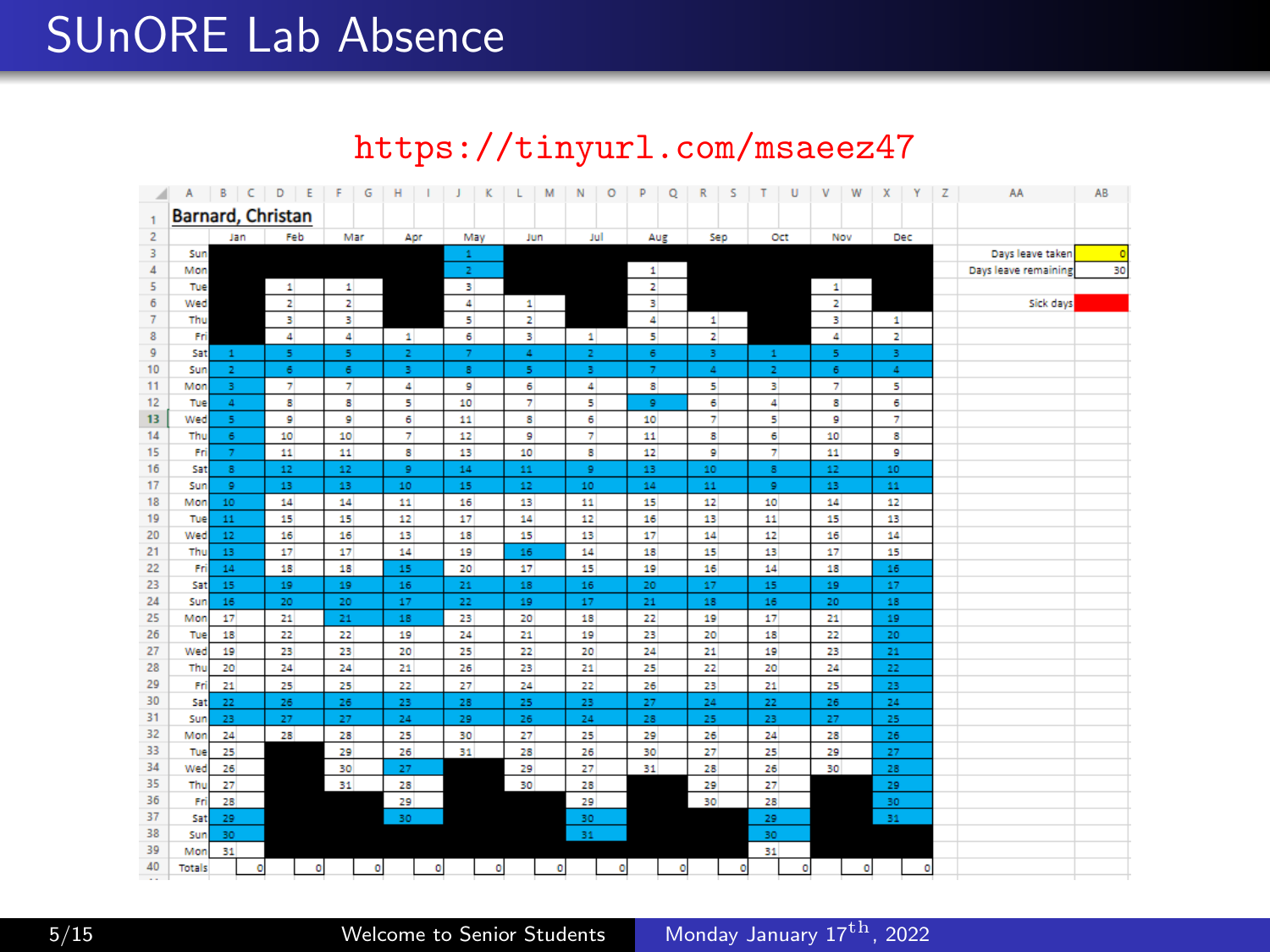

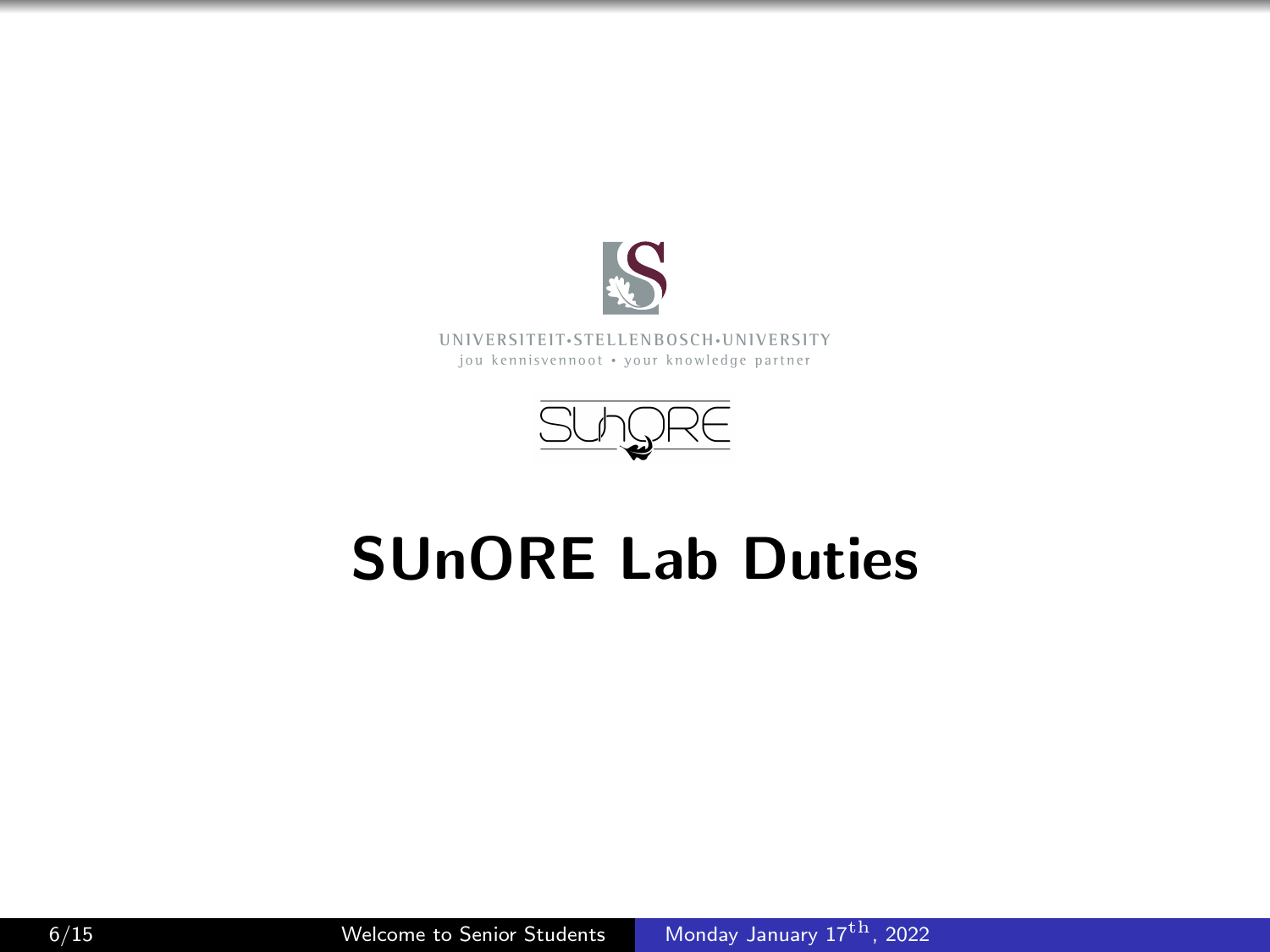**• Teatime managers:** Lienke & Spencer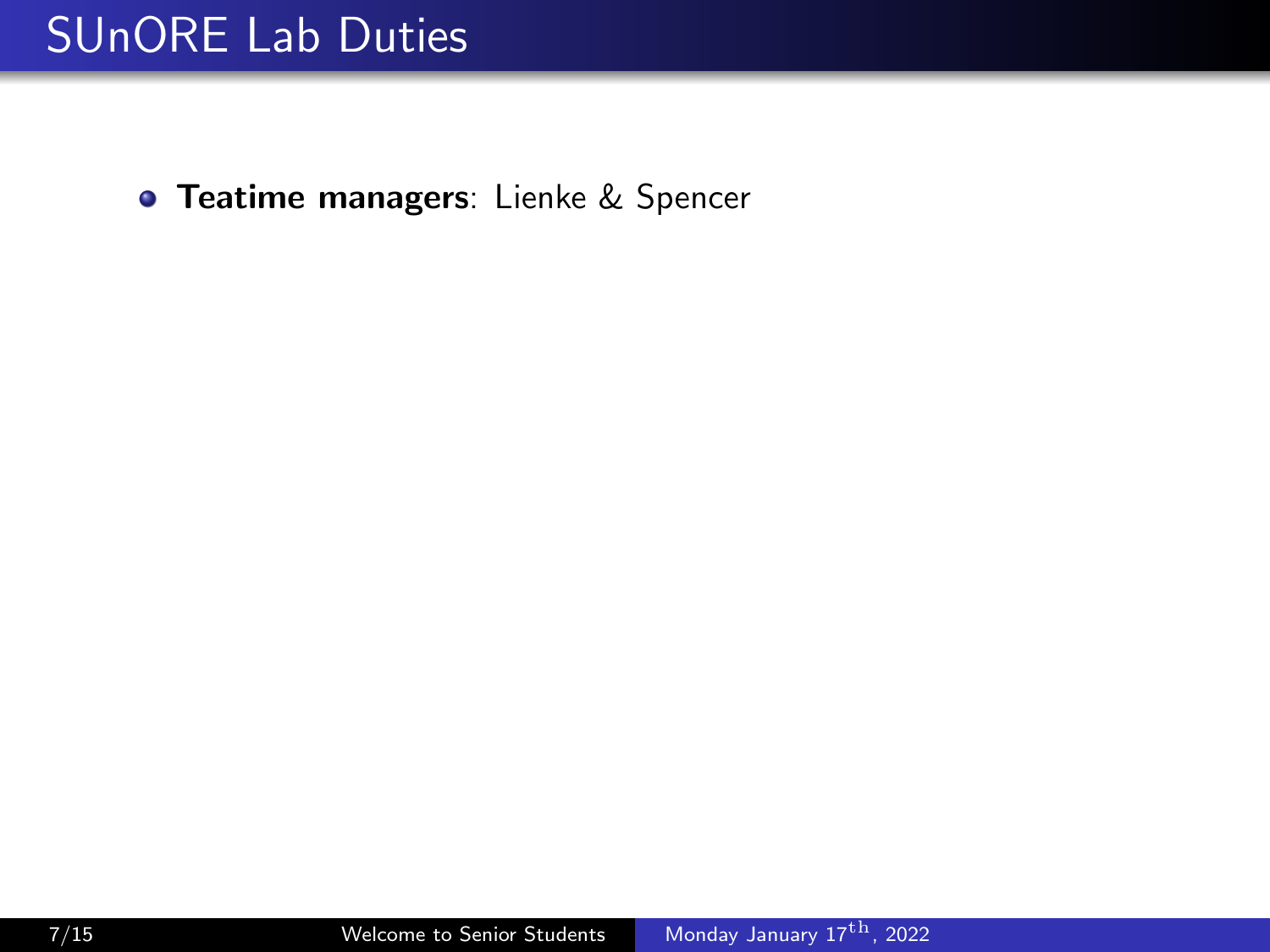- **Teatime managers:** Lienke & Spencer
- **Past student liaison: Edwin & Jurie**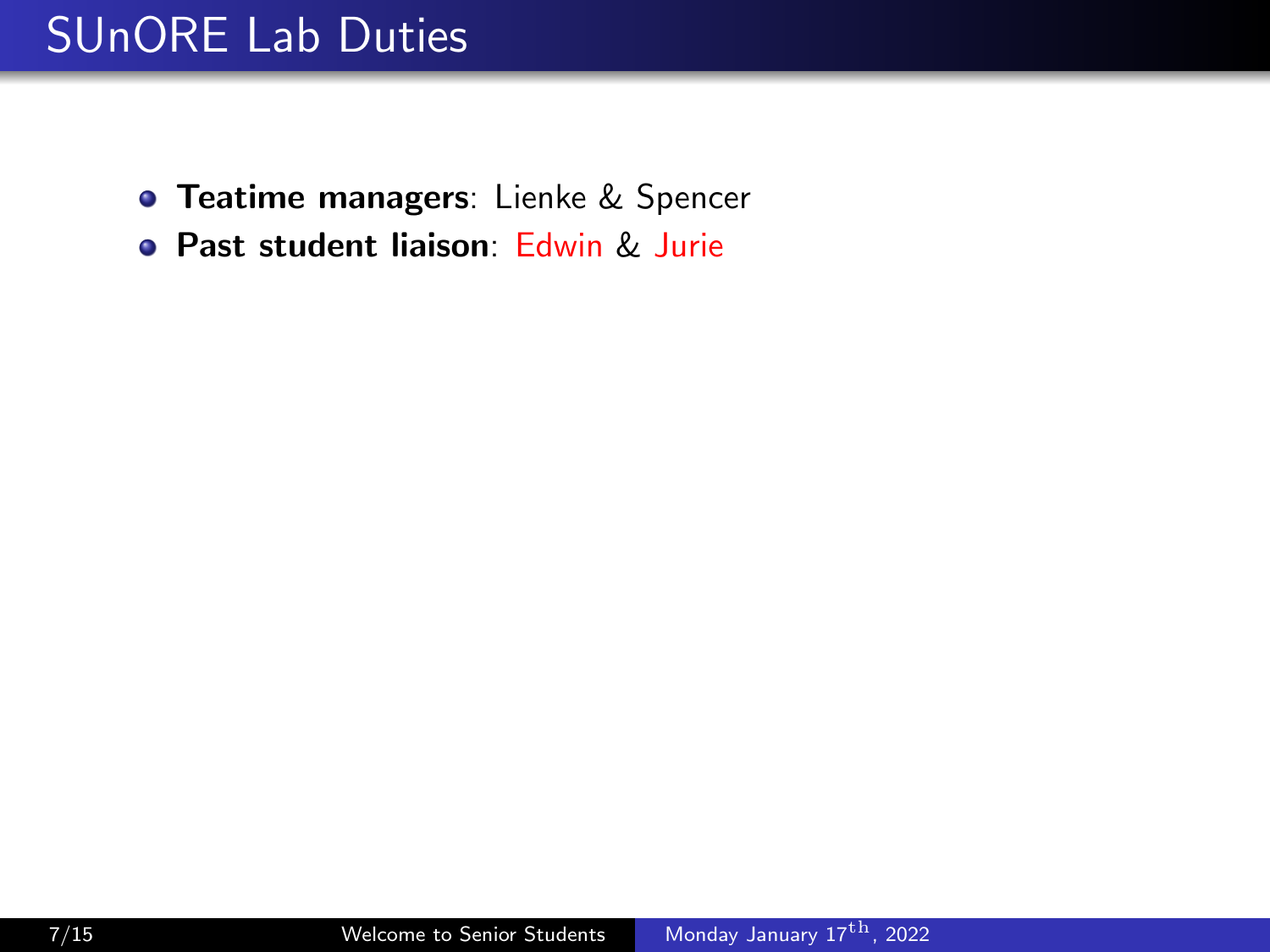- **Teatime managers:** Lienke & Spencer
- **Past student liaison: Edwin & Jurie**
- **Friday session setup**: Dominic, Louis & Stephan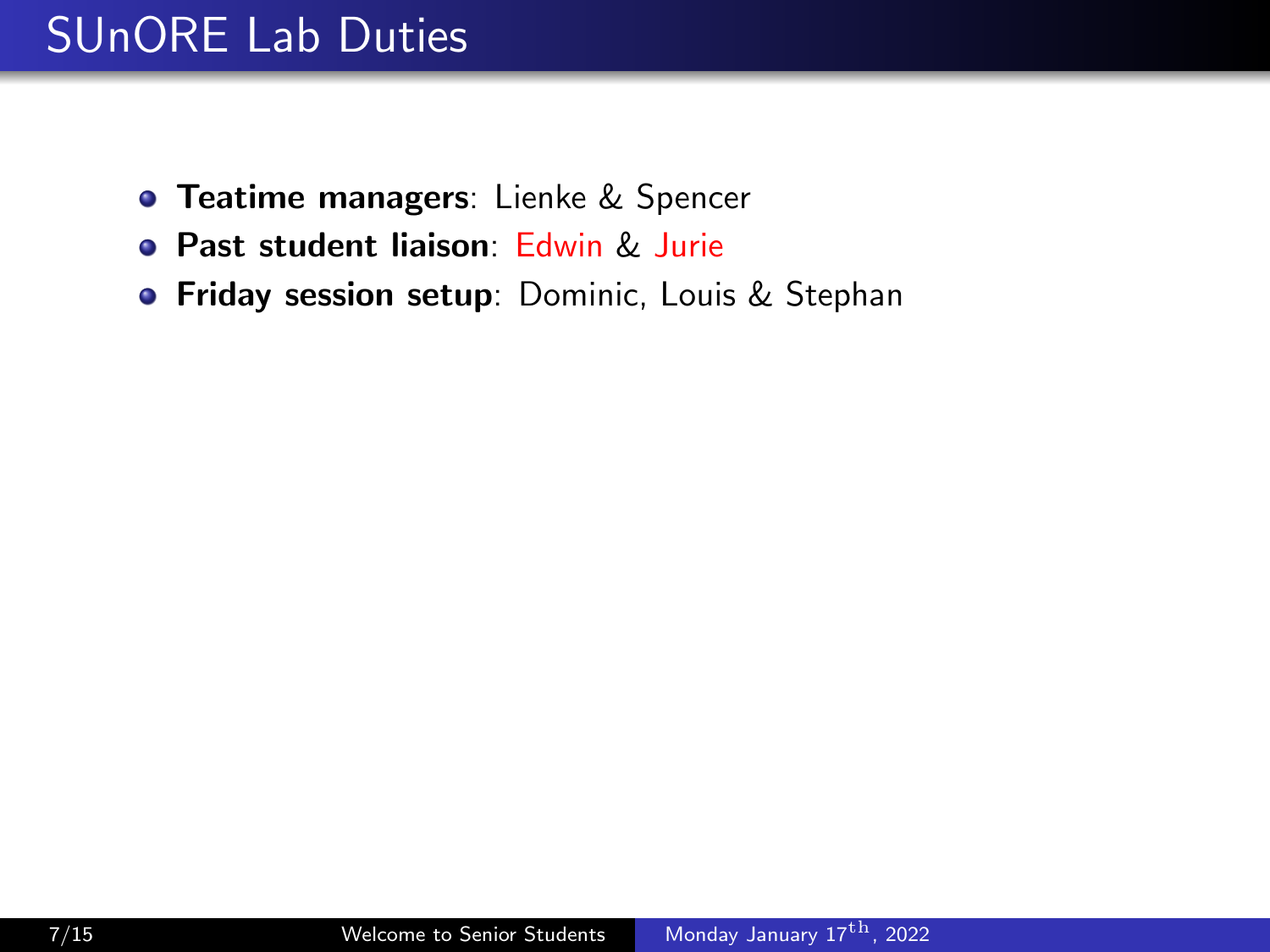- **Teatime managers**: Lienke & Spencer
- **Past student liaison: Edwin & Jurie**
- **Friday session setup**: Dominic, Louis & Stephan
- **Friday masters of ceremony: Bianca & Christan**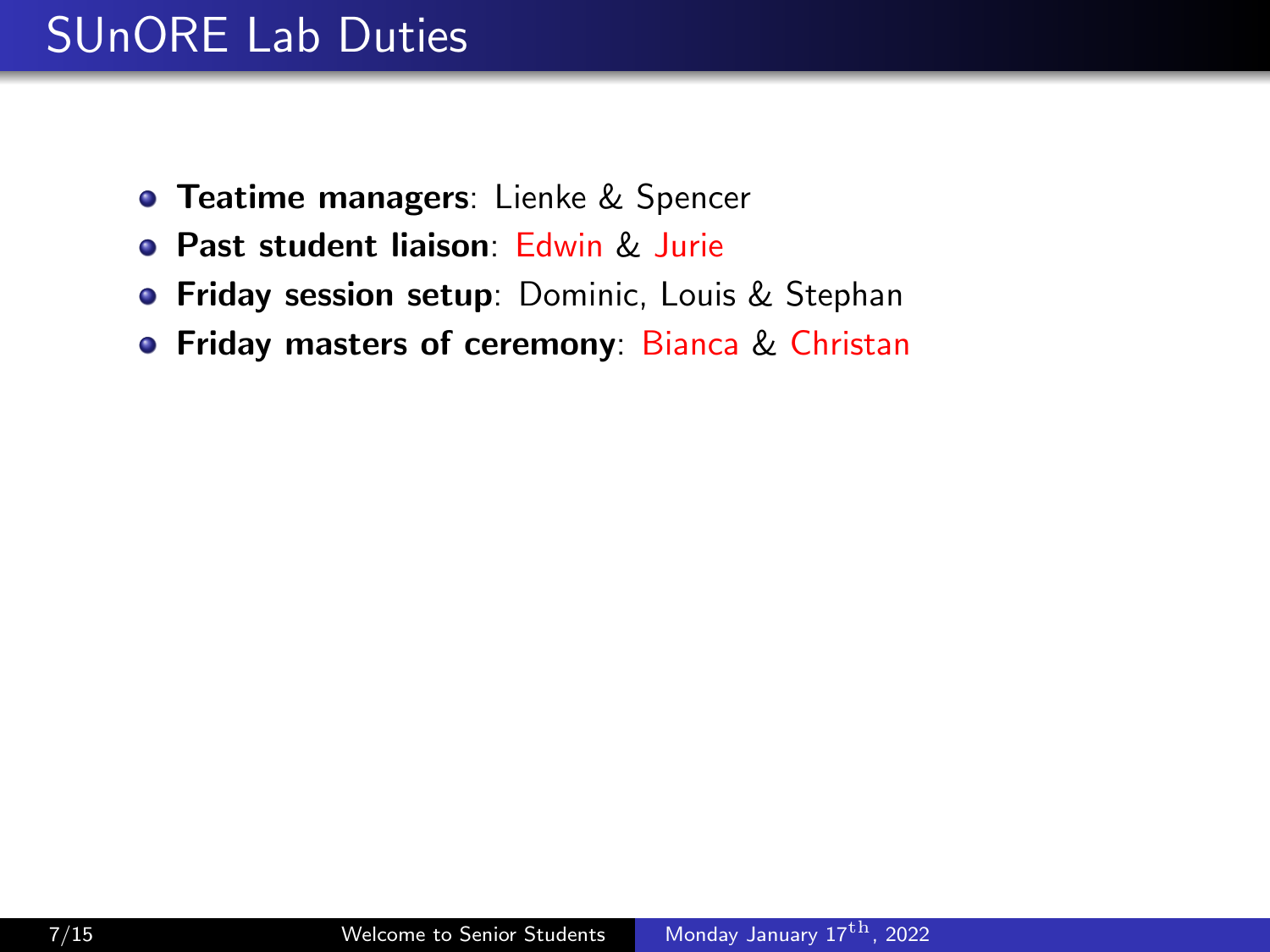- **Teatime managers:** Lienke & Spencer
- **Past student liaison: Edwin & Jurie**
- **Friday session setup**: Dominic, Louis & Stephan
- **Friday masters of ceremony: Bianca & Christan**
- **Water dispenser: Himil**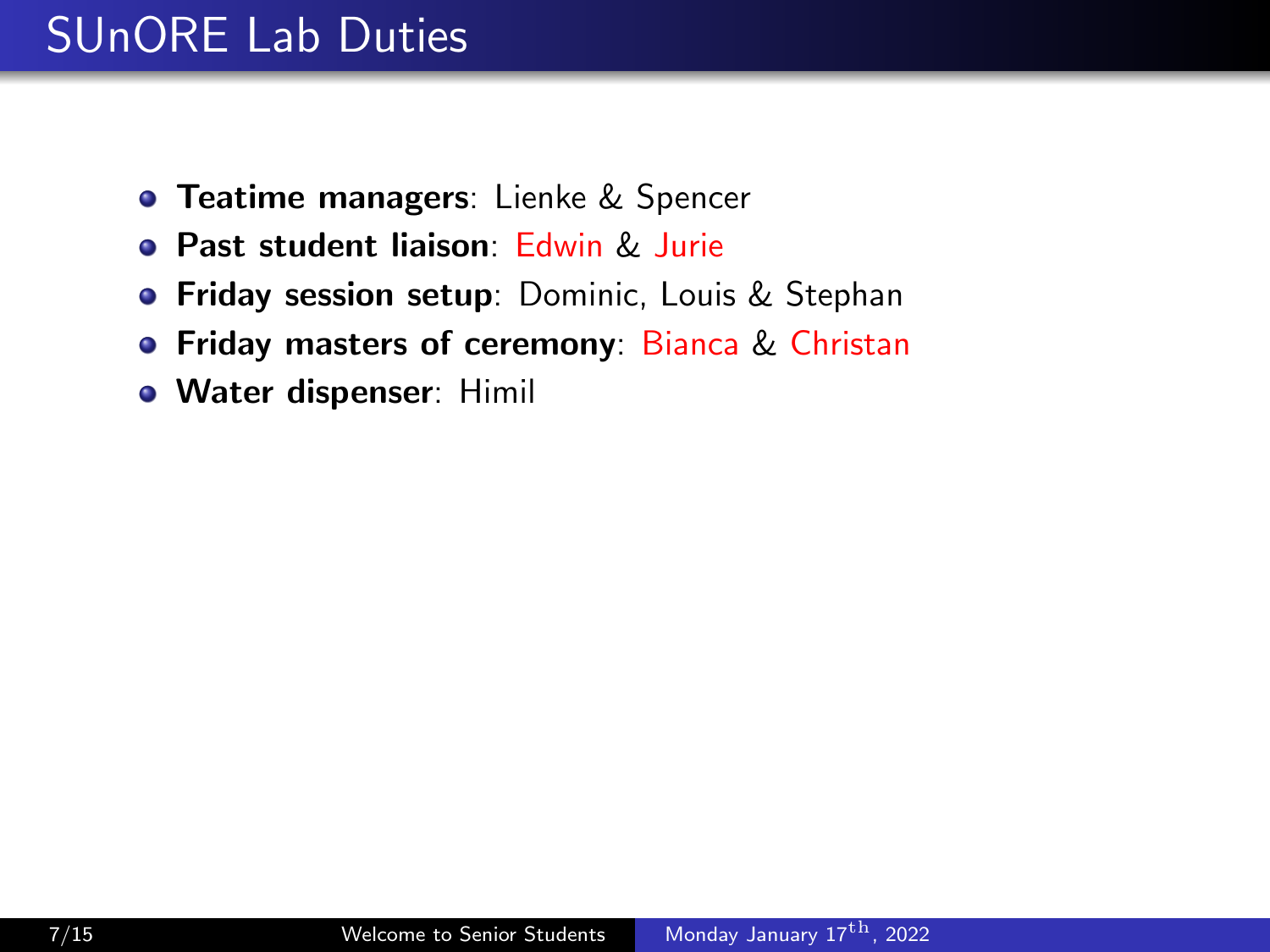- **Teatime managers:** Lienke & Spencer
- **Past student liaison: Edwin & Jurie**
- **Friday session setup**: Dominic, Louis & Stephan
- **Friday masters of ceremony: Bianca & Christan**
- **Water dispenser: Himil**
- **Coffee machine**: Ansuné, Coetzee, Alexandra & Philip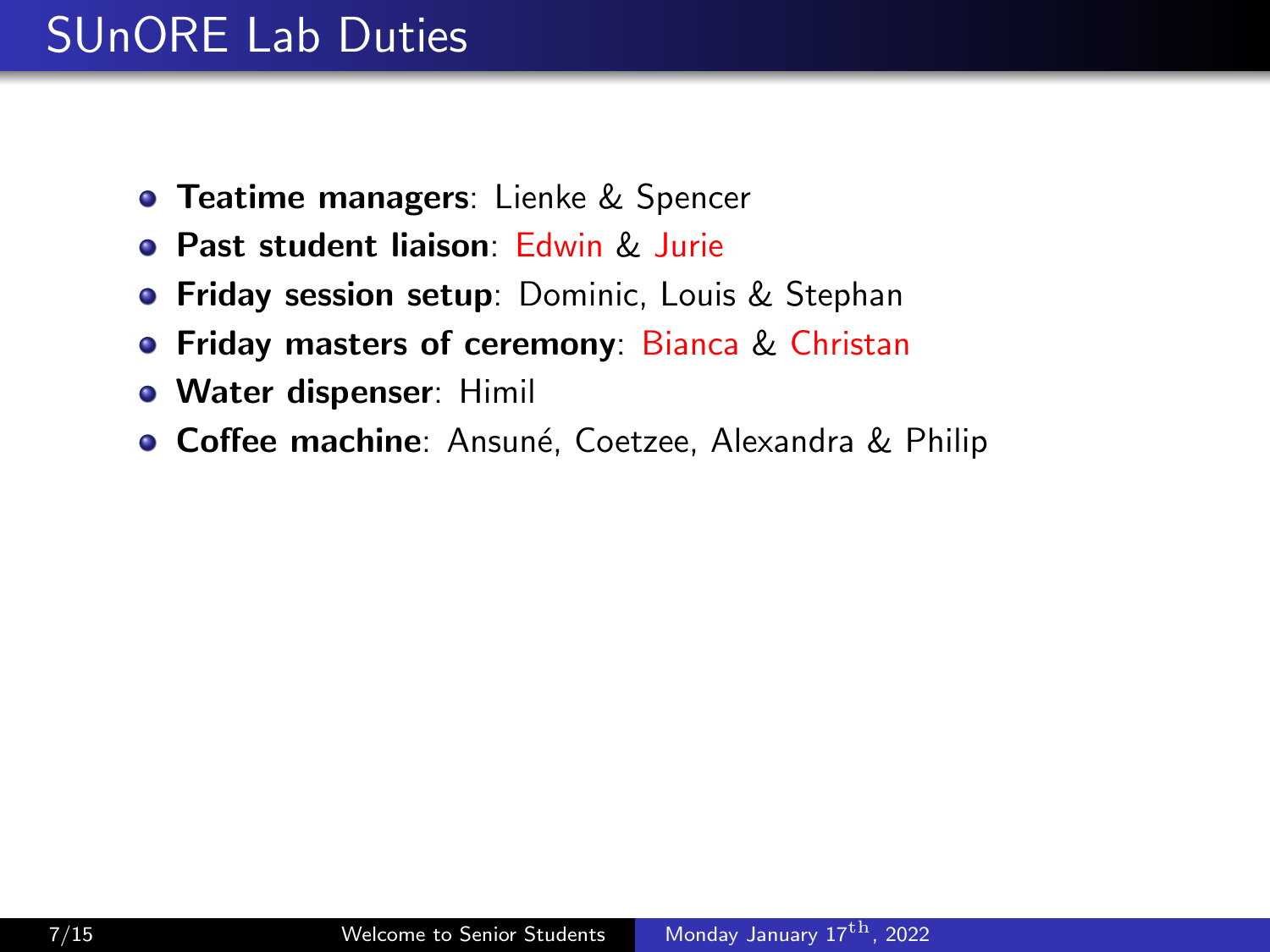- **Teatime managers:** Lienke & Spencer
- **Past student liaison: Edwin & Jurie**
- **Friday session setup**: Dominic, Louis & Stephan
- **Friday masters of ceremony: Bianca & Christan**
- **Water dispenser: Himil**
- **Coffee machine**: Ansuné, Coetzee, Alexandra & Philip
- Lab oversight (Seats 1–5): Reinard
- Lab oversight (Seats 6-11): Jacobus K
- **Lab oversight (Seats 12–17)**: Fuzail
- Lab oversight (Seats 18–23): Van Zyl
- Lab oversight (Seats 24–32): Nathan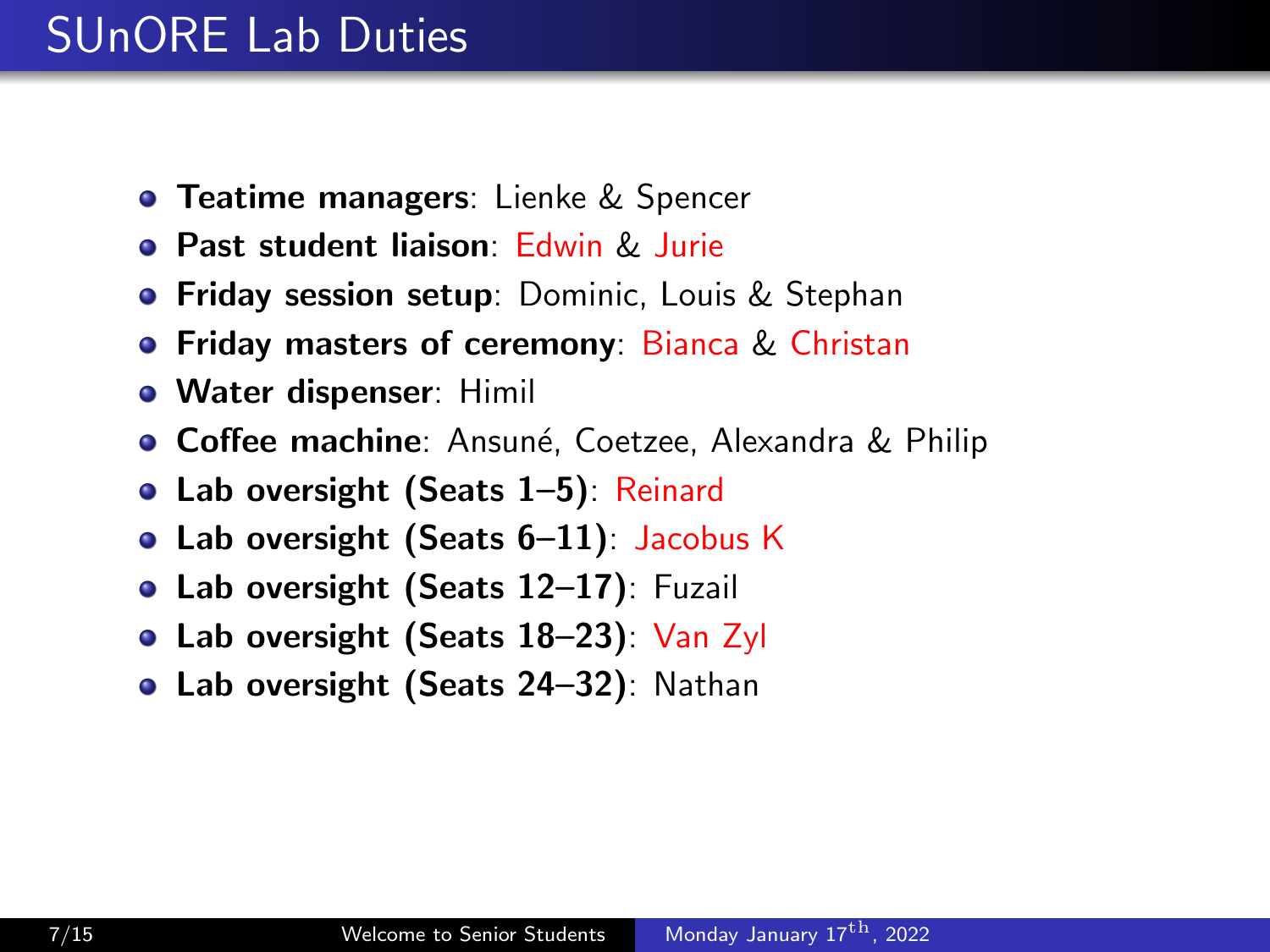- **Teatime managers:** Lienke & Spencer
- **Past student liaison: Edwin & Jurie**
- **Friday session setup**: Dominic, Louis & Stephan
- **Friday masters of ceremony: Bianca & Christan**
- **Water dispenser: Himil**
- **Coffee machine**: Ansuné, Coetzee, Alexandra & Philip
- Lab oversight (Seats 1–5): Reinard
- Lab oversight (Seats 6-11): Jacobus K
- **Lab oversight (Seats 12–17)**: Fuzail
- Lab oversight (Seats 18–23): Van Zyl
- Lab oversight (Seats 24–32): Nathan
- **Watering plants: Alexander & Lente**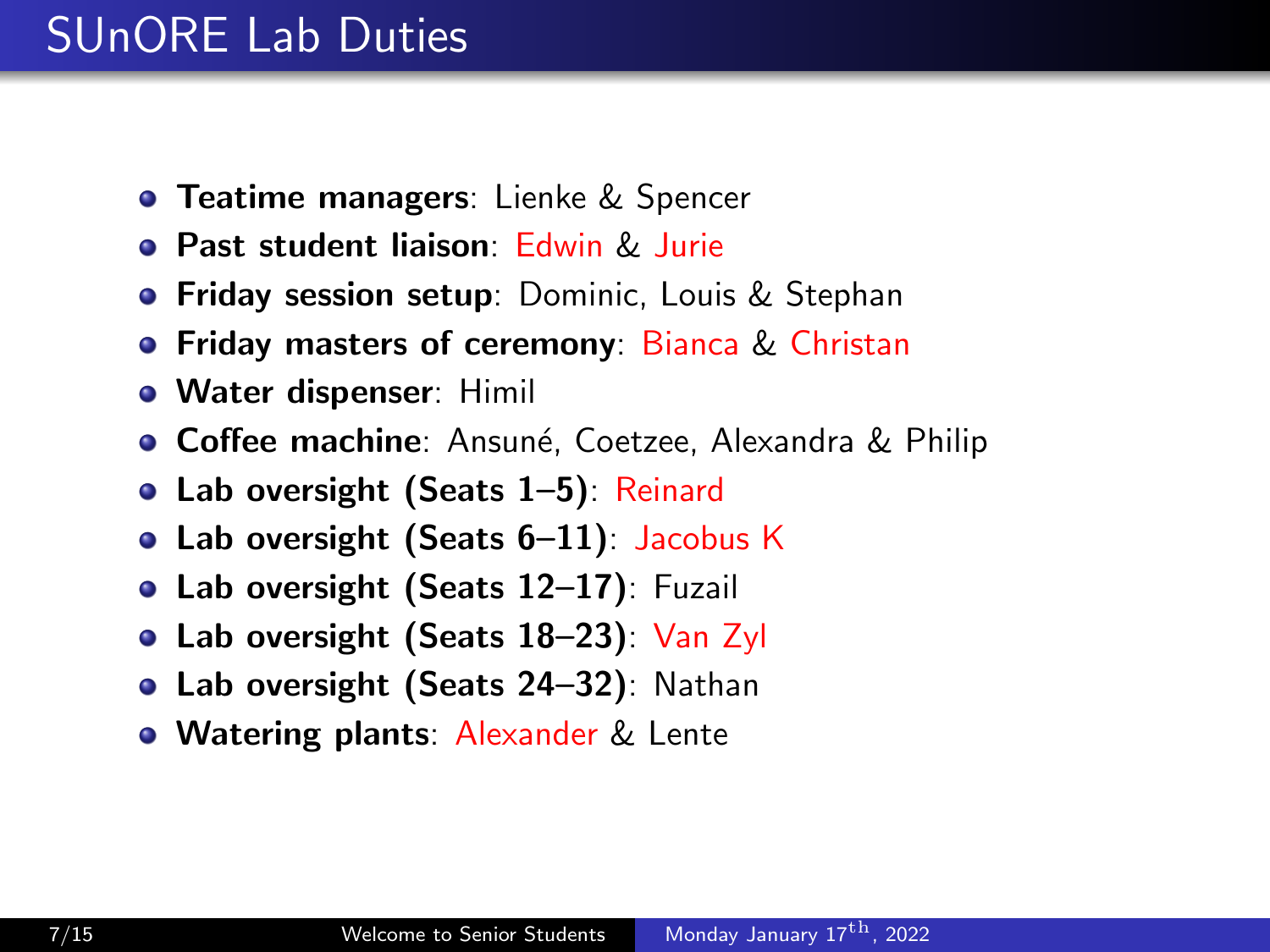- **Teatime managers:** Lienke & Spencer
- **Past student liaison: Edwin & Jurie**
- **Friday session setup**: Dominic, Louis & Stephan
- **Friday masters of ceremony: Bianca & Christan**
- **Water dispenser: Himil**
- **Coffee machine**: Ansuné, Coetzee, Alexandra & Philip
- Lab oversight (Seats 1–5): Reinard
- Lab oversight (Seats 6-11): Jacobus K
- **Lab oversight (Seats 12–17)**: Fuzail
- Lab oversight (Seats 18–23): Van Zyl
- Lab oversight (Seats 24–32): Nathan
- **Watering plants: Alexander & Lente**
- **Website & Linkedin**: Ryno & Jacobus J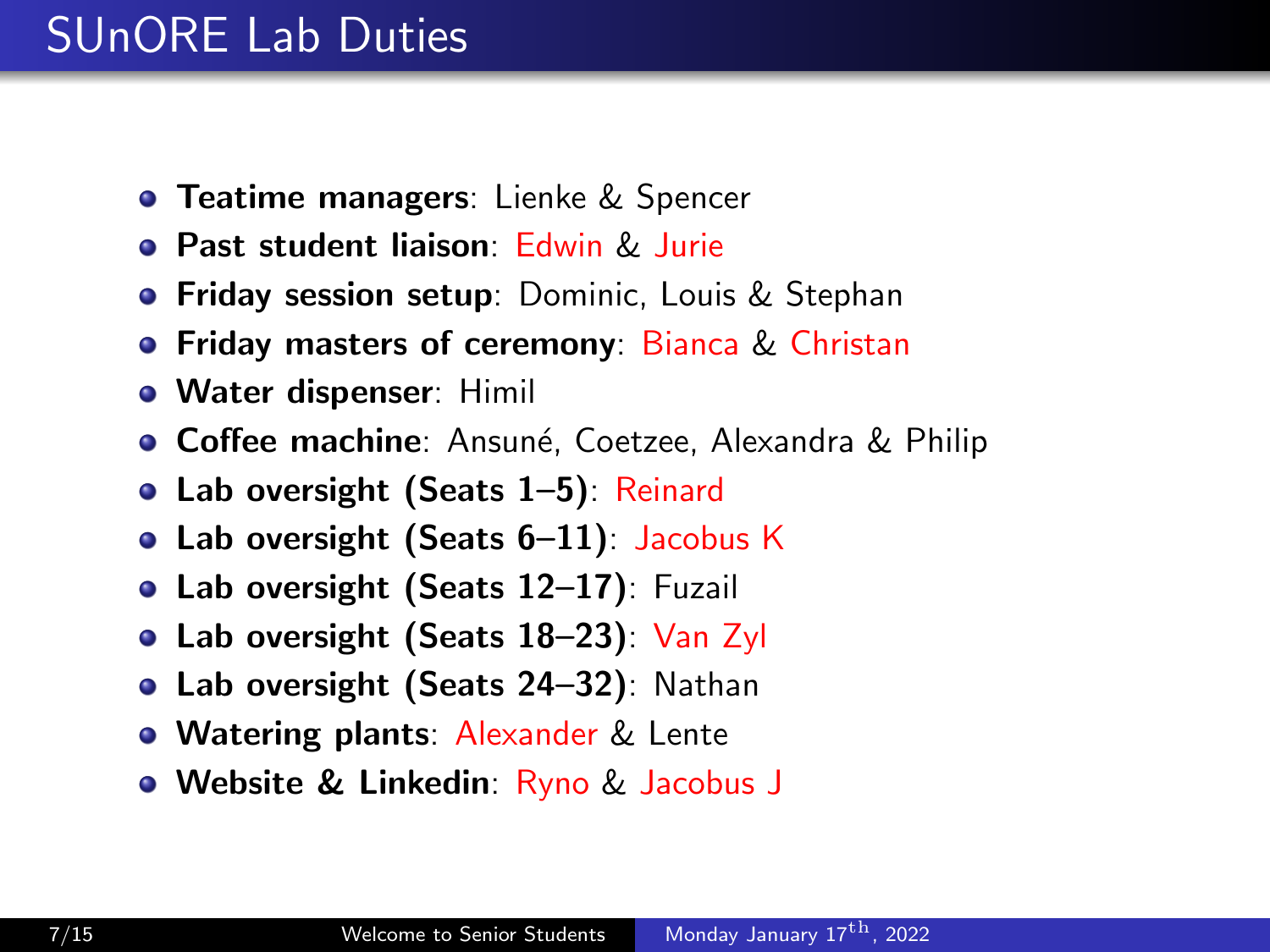



## SUnORE Peer Review Buddies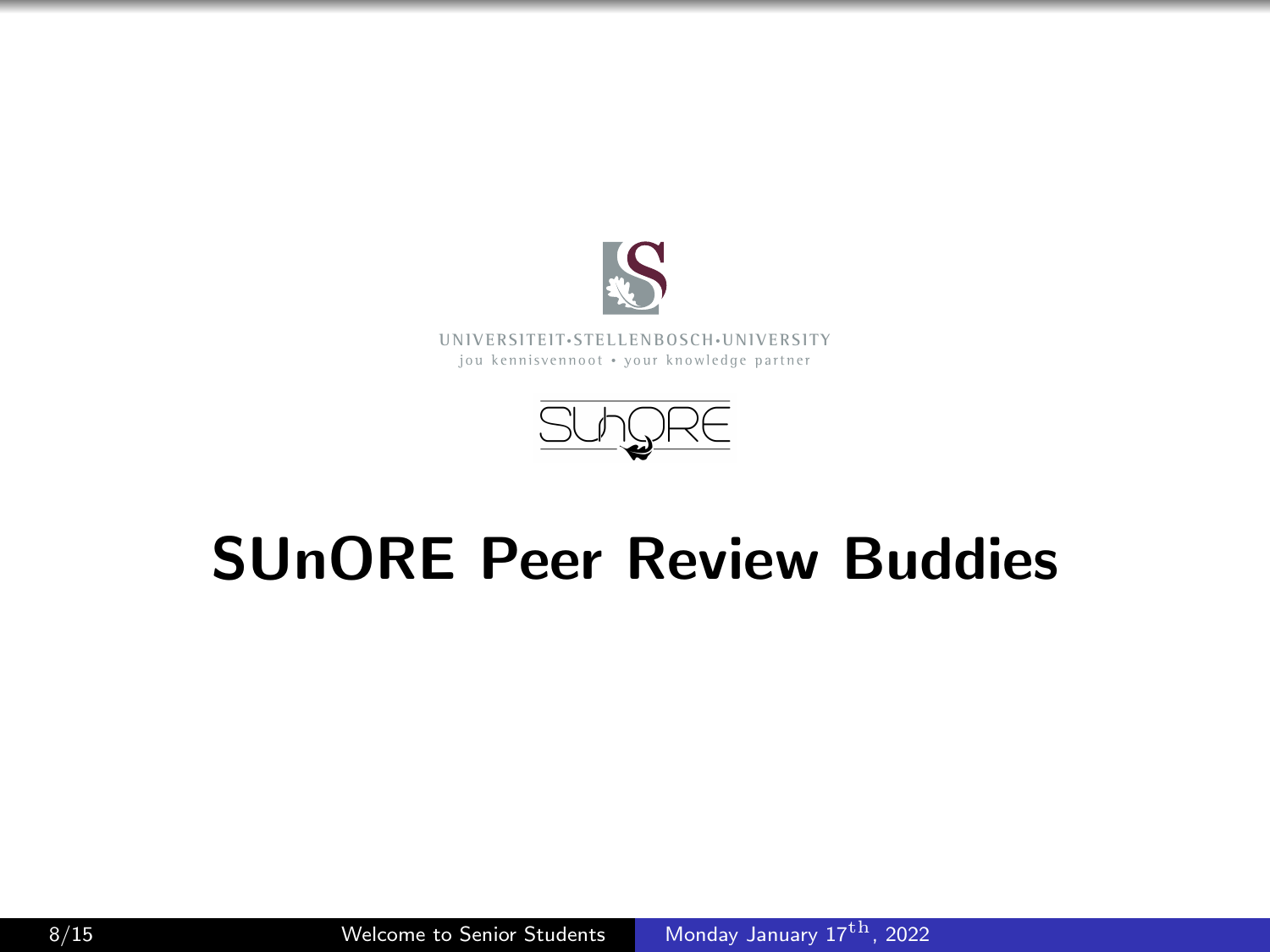## SUnORE Peer Review Buddies

- **Alexander & Reinard**
- Alexandra & Philip
- **Ansuné & Louis**
- Bianca & Taliane
- **o** Coetzee & Spencer
- **•** Fuzail & Ruan
- Jacobus J & Christan
- **Jacobus K & Dominic**
- **o** Lienke & Stephan
- **Q** Nathan & Lente
- **•** Ryno & Himil
- Van Zyl & Jurie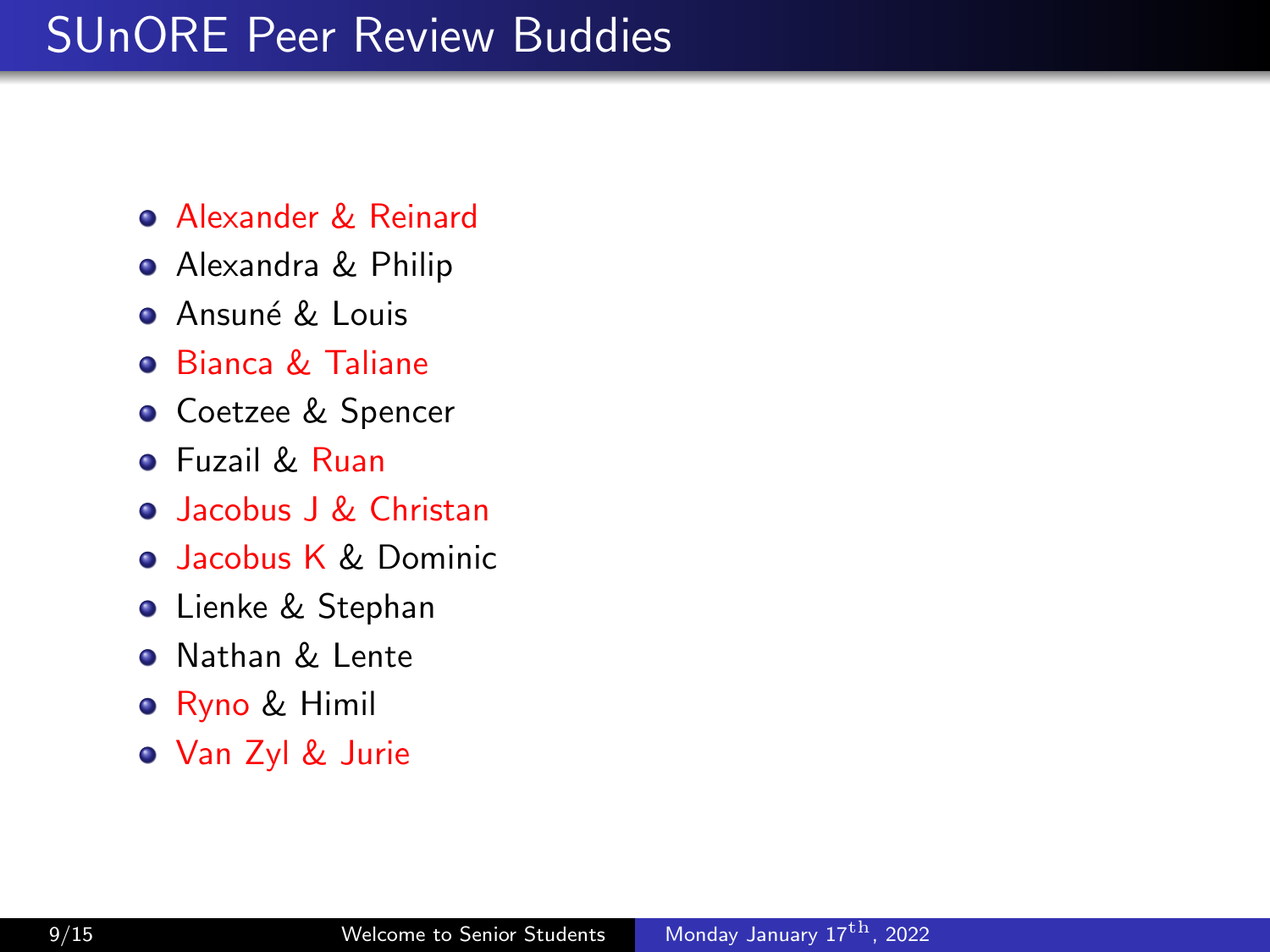



# SUnORE Friday Sessions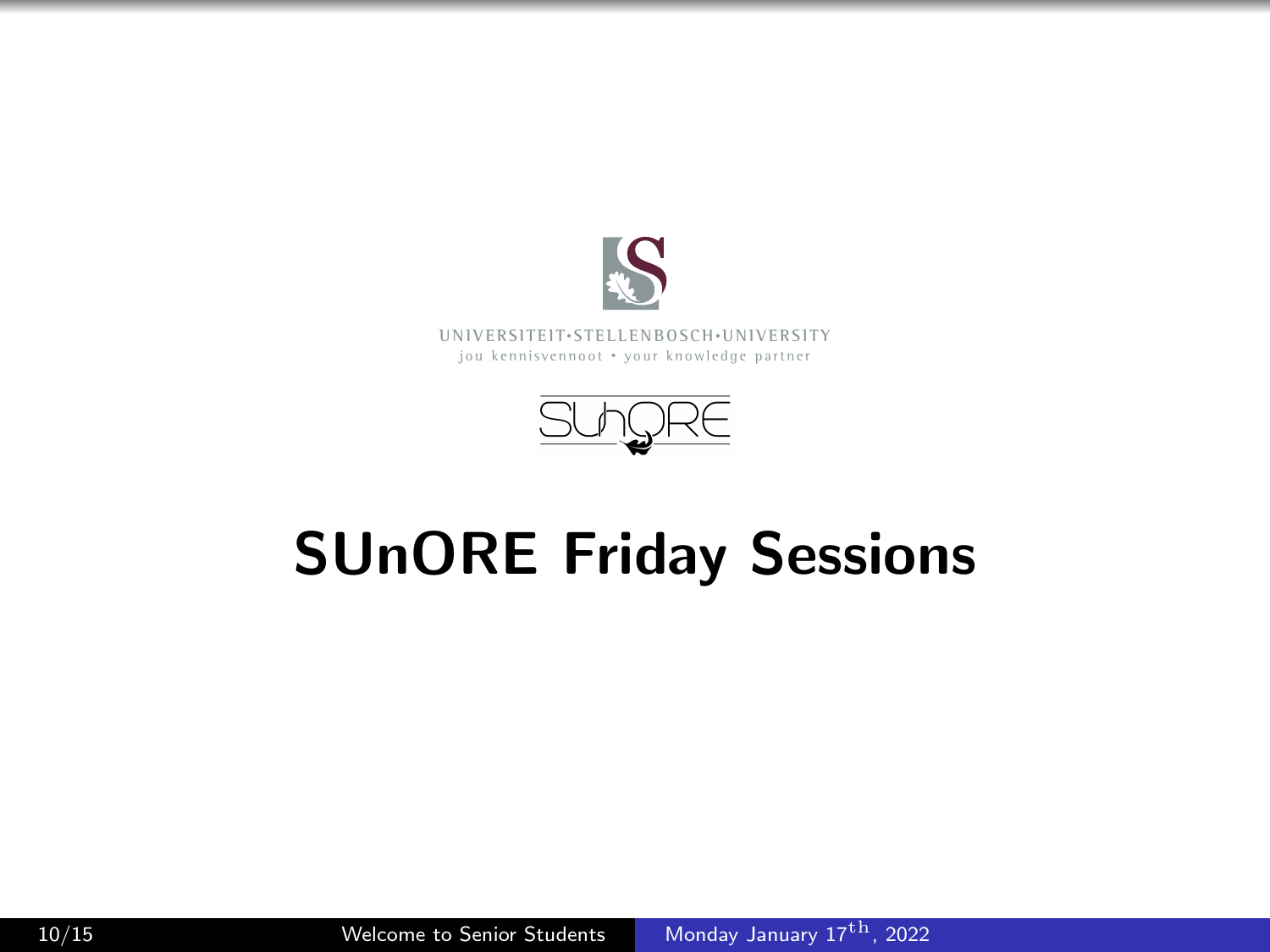#### SUnORE Friday Sessions (12:00–17:00)



**# Date Lunch 12:00‐13:00 Sharing 14:00‐14:30 Past Stud Spotlight / Standup 16:40‐17:00** 1 25/02/2022 JvV & SN 2 04/03/2022 Alexander, Louis, Nathan, Skripsie 12 | Typesetting text in LaTeX (SN) | Version Control vio Gihub (CB) | Eddie & Christan | Planning & conducting your research (JvV) | Research Feedback: Jurie | To be confirm 3 11/03/2022 Van Zyl, Eddie, Fuzail, Skripsie 11 | Typesetting maths in LaTeX (SN) | Submitting a paper (JZ) | Lienke & Ansune Using the SUnORE LaTeX stylesheet (SN) | Research Feedback: Alexander To be confirmed | Alexand ‐ 18/03/2022 ‐ 25/03/2022 ‐ 01/04/2022 4 Himil, Lente, Skripsie 10<br>Here Bury, Stephen, Skripsie 10  $\frac{1}{5}$ 15/04/2022 Christan, Ryno, Stephan, Skripsie 9 Python (12 & vZV) Orange (AF) Philip & Skripsie 1 Muses: To be confirmed Bianca & SN 6 22/04/2022 Jacobus K, Taliane, Philip, Skripsie 8 Coetzee & Skripsie 2 To be confirmed Ryno & SN 79/04/2022 Reinard, Coetzee, Ansun, Skripsie 7 How to reference other works using BibTex (BvZ) Lente & Nathan Research Feedback: Christan Barnard & Jacobus King To be confirmed Jurie & SN 8 06/05/2022 Jacobus J, Alexandra, Spencer, Skripsie 6 Roanne & Skripsie 3 To be confirmed Jacobus K & SN обкубудо2 (ассовит, Super State State State (Совет State State State State State State State State State State<br>2.13/05/2022 Blanca, Dominic, Roanne, Stripsies Creating wetter graphics & drawing it into The Conference of 10 19/05/2022 ‐ 23/05/2022 Kleinmond Weekend Away (Senior Students) *Examinations Start* Research Feedback: Bianca & Ryne Python (JZ & vZV) Orange (AF) Writing Workshop (JvV) Muses: Python (JZ & vZV) CPlex (JK) Coetzee & Skripsie 2 Research Feedback: Van Zyl & Jacobus Jacobs *Engineering Test Week Engineering Test Week* **Generic Skills 13:00‐14:00** Introduction to the SUnORE Group, Orientation & Planning for 2022, Your role as a Group Member (SN & JvV) Research Feedback: Christan Barnard & Jacobus King *University Recess* **Research Feedback / Muses 14:40‐16:00** Typesetting maths in LaTeX (SN) Submitting a paper (JZ) Typesetting text in LaTeX (SN) Version Control *via* Gihub (CB)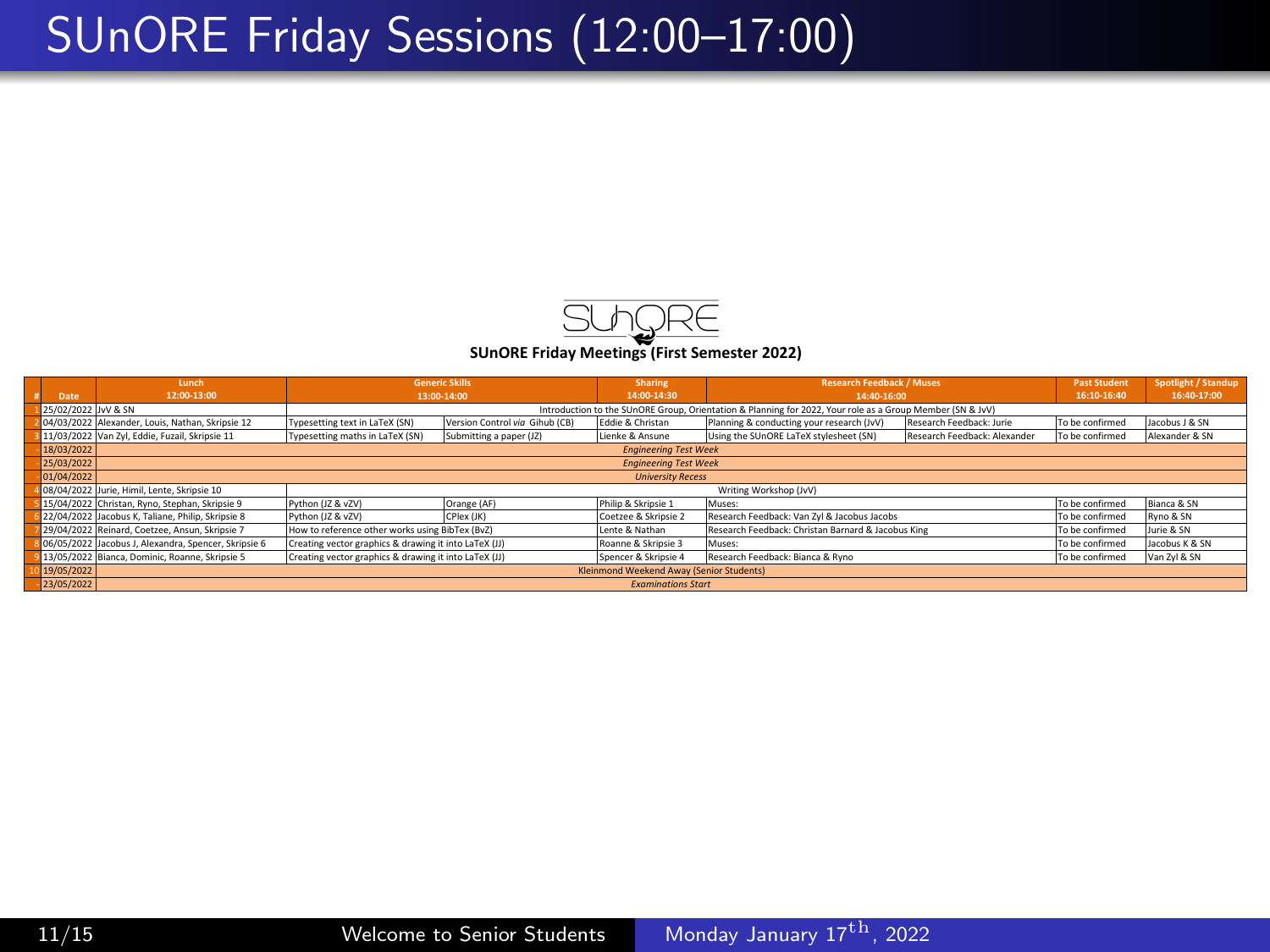



# Tutorial/marking Assistants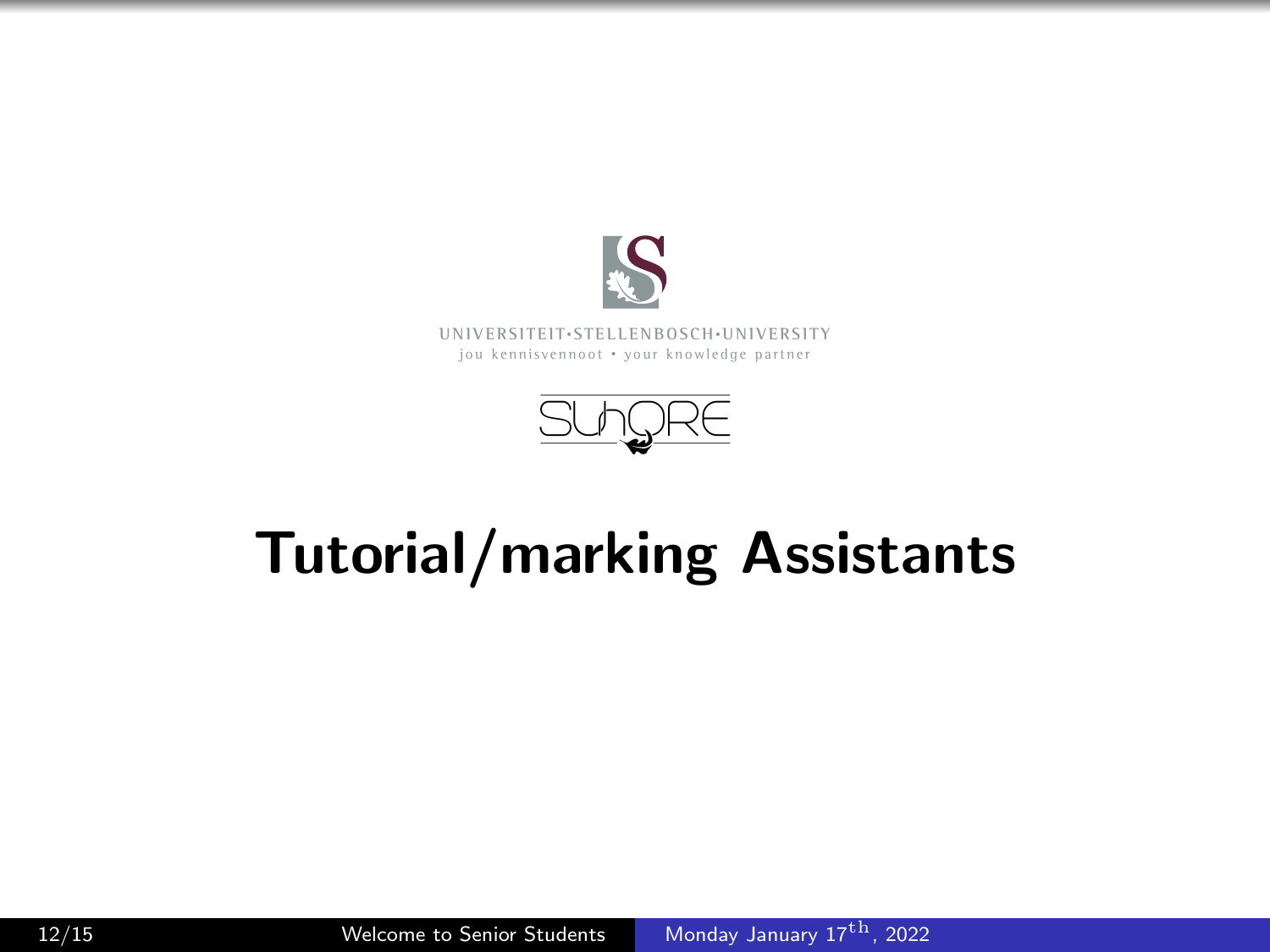- Operations Research 345 (4 present @ R 4 320 each, 4 marking @ R 2 880 each)
- Operations Research 415 (4 present @ R 6 640 each, 4 marking @ R 4 400 each)
- Optimisation 774/874 (2 marking @ R 4 150 each)
- Analytics & Synthesis (2 marking @ R 540 each)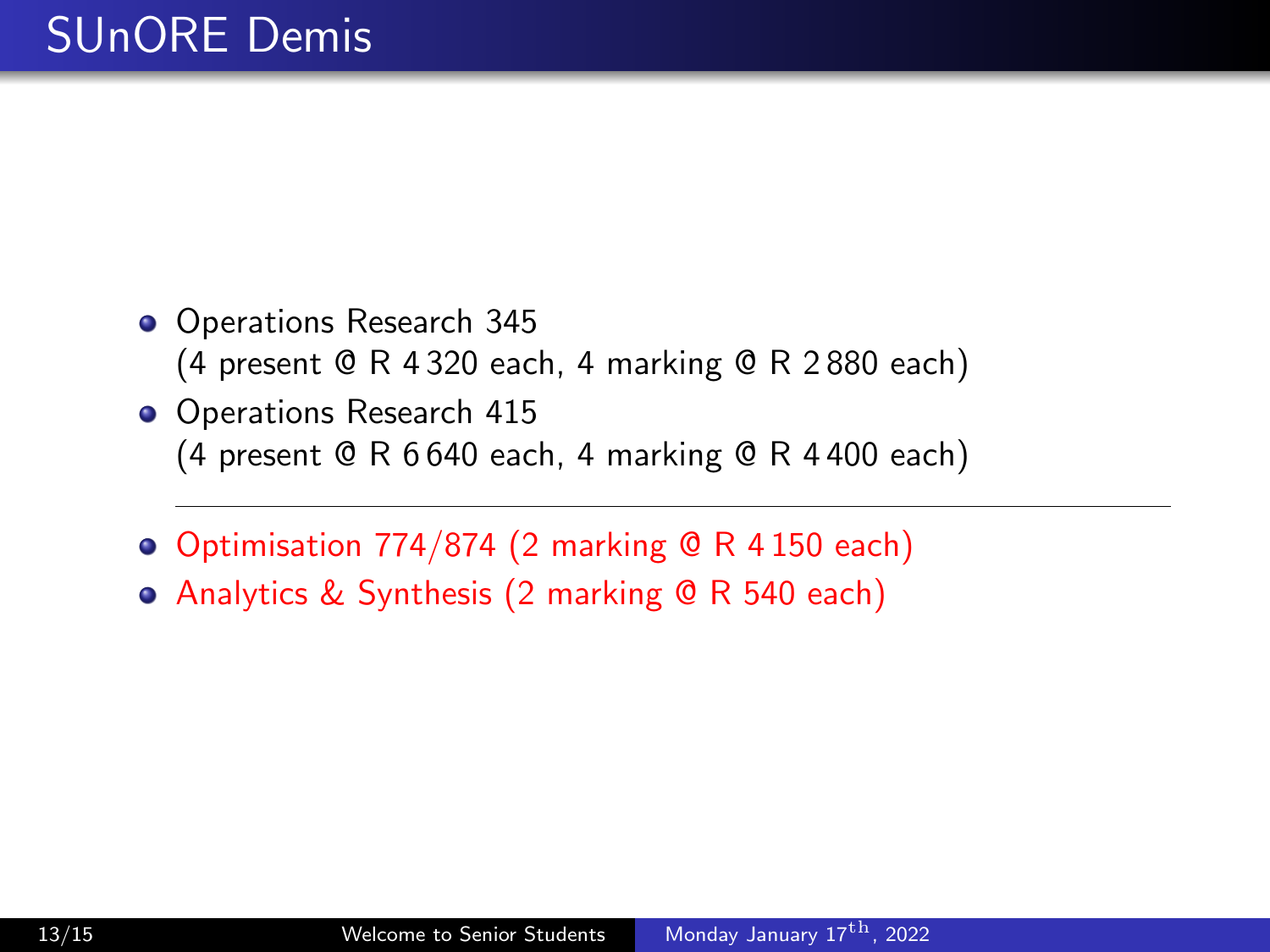



# Skripsie Supervision